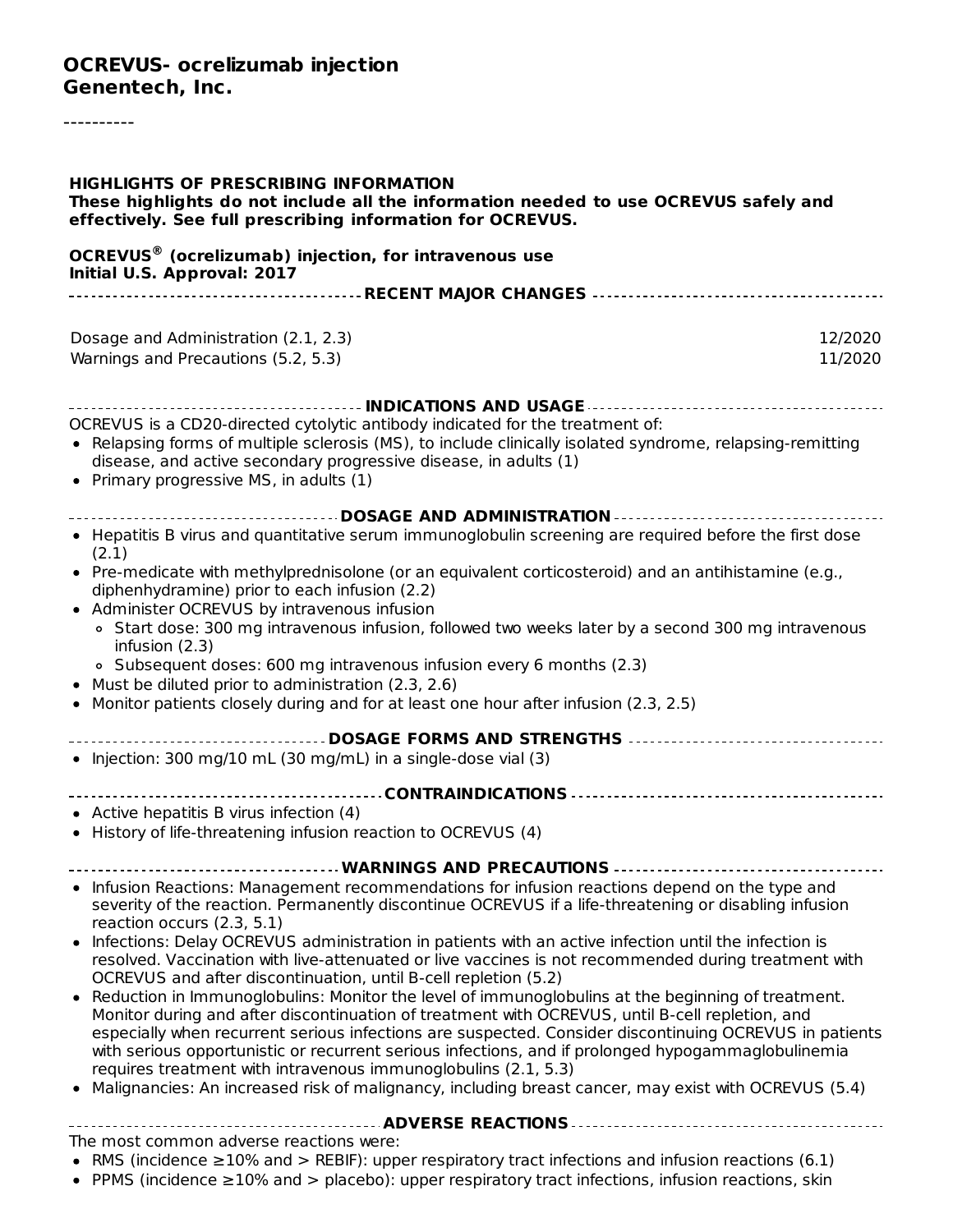**To report SUSPECTED ADVERSE REACTIONS, contact Genentech at 1-888-835-2555 or FDA at 1-800-FDA-1088 or www.fda.gov/medwatch**.

- **USE IN SPECIFIC POPULATIONS**
- Pregnancy: Based on animal data, may cause fetal harm (8.1)

**See 17 for PATIENT COUNSELING INFORMATION and Medication Guide.**

**Revised: 3/2021**

## **FULL PRESCRIBING INFORMATION: CONTENTS\***

#### **1 INDICATIONS AND USAGE**

### **2 DOSAGE AND ADMINISTRATION**

- 2.1 Assessments Prior to First Dose of OCREVUS
- 2.2 Preparation Before Every Infusion
- 2.3 Recommended Dosage and Dose Administration
- 2.4 Delayed or Missed Doses
- 2.5 Dose Modifications Because of Infusion Reactions
- 2.6 Preparation and Storage of the Dilute Solution for Infusion

## **3 DOSAGE FORMS AND STRENGTHS**

### **4 CONTRAINDICATIONS**

### **5 WARNINGS AND PRECAUTIONS**

- 5.1 Infusion Reactions
- 5.2 Infections
- 5.3 Reduction in Immunoglobulins
- 5.4 Malignancies

## **6 ADVERSE REACTIONS**

- 6.1 Clinical Trials Experience
- 6.2 Immunogenicity
- 6.3 Postmarketing Experience

## **7 DRUG INTERACTIONS**

- 7.1 Immunosuppressive or Immune-Modulating Therapies
- 7.2 Vaccinations

## **8 USE IN SPECIFIC POPULATIONS**

- 8.1 Pregnancy
- 8.2 Lactation
- 8.3 Females and Males of Reproductive Potential
- 8.4 Pediatric Use
- 8.5 Geriatric Use

## **11 DESCRIPTION**

# **12 CLINICAL PHARMACOLOGY**

- 12.1 Mechanism of Action
- 12.2 Pharmacodynamics
- 12.3 Pharmacokinetics

# **13 NONCLINICAL TOXICOLOGY**

13.1 Carcinogenesis, Mutagenesis, Impairment of Fertility

## **14 CLINICAL STUDIES**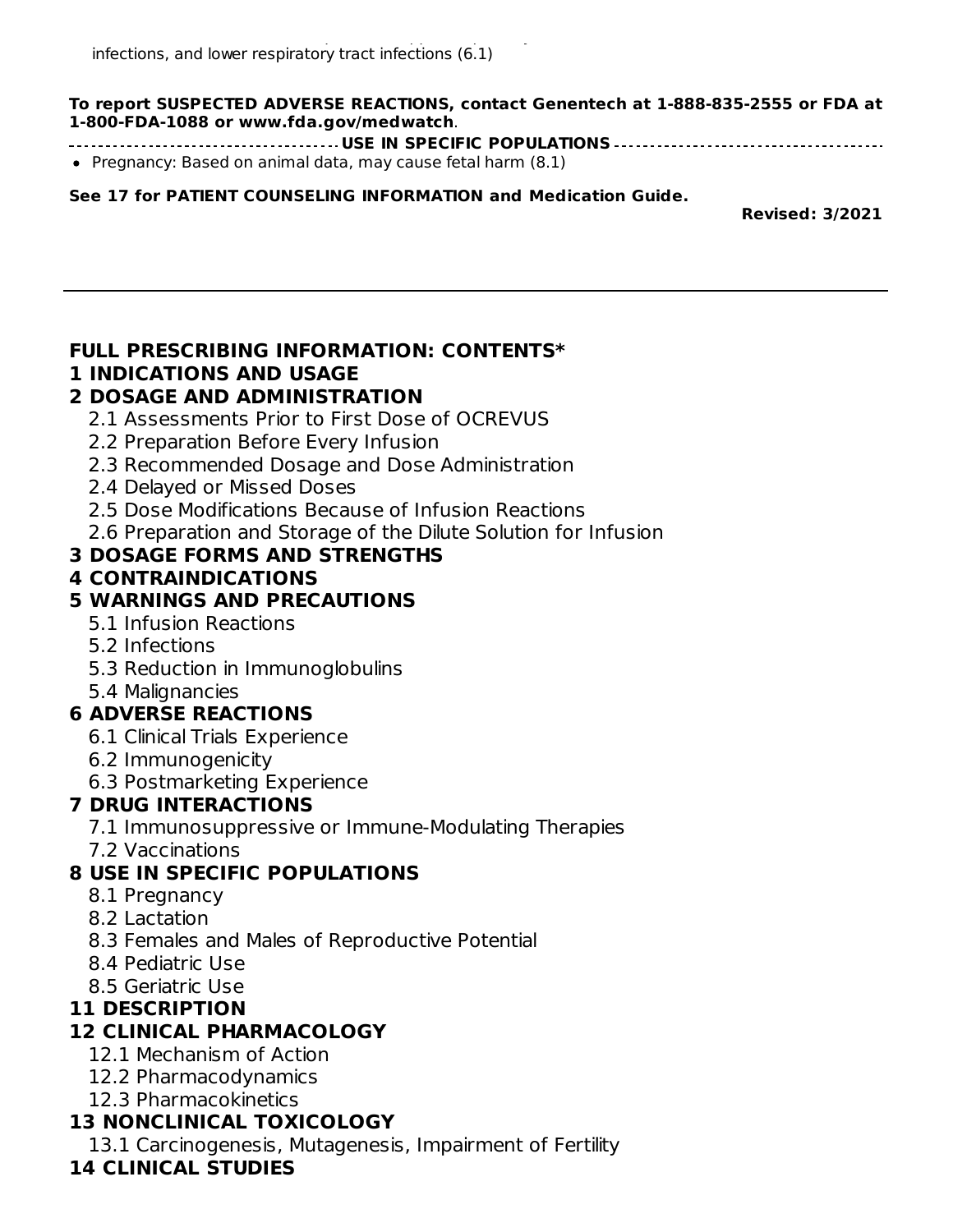- 14.1 Relapsing Forms of Multiple Sclerosis (RMS)
- 14.2 Primary Progressive Multiple Sclerosis (PPMS)
- 14.3 Safety Study of 2-Hour Infusions

# **16 HOW SUPPLIED/STORAGE AND HANDLING**

## **17 PATIENT COUNSELING INFORMATION**

\* Sections or subsections omitted from the full prescribing information are not listed.

## **FULL PRESCRIBING INFORMATION**

## **1 INDICATIONS AND USAGE**

OCREVUS is indicated for the treatment of:

- Relapsing forms of multiple sclerosis (MS), to include clinically isolated syndrome, relapsing-remitting disease, and active secondary progressive disease, in adults
- Primary progressive MS, in adults

# **2 DOSAGE AND ADMINISTRATION**

# **2.1 Assessments Prior to First Dose of OCREVUS**

### Hepatitis B Virus Screening

Prior to initiating OCREVUS, perform Hepatitis B virus (HBV) screening. OCREVUS is contraindicated in patients with active HBV confirmed by positive results for HBsAg and anti-HBV tests. For patients who are negative for surface antigen [HBsAg] and positive for HB core antibody [HBcAb+] or are carriers of HBV [HBsAg+], consult liver disease experts before starting and during treatment (see Warnings and Precautions (5.2)].

### Serum Immunoglobulins

Prior to initiating OCREVUS, perform testing for quantitative serum immunoglobulins [see Warnings and Precautions (5.3)]. For patients with low serum immunoglobulins, consult immunology experts before initiating treatment with OCREVUS.

### Vaccinations

Because vaccination with live-attenuated or live vaccines is not recommended during treatment and after discontinuation until B-cell repletion, administer all immunizations according to immunization guidelines at least 4 weeks prior to initiation of OCREVUS for live or live-attenuated vaccines and, whenever possible, at least 2 weeks prior to initiation of OCREVUS for non-live vaccines [see Warnings and Precautions (5.2) and Clinical Pharmacology (12.2)].

# **2.2 Preparation Before Every Infusion**

### Infection Assessment

Prior to every infusion of OCREVUS, determine whether there is an active infection. In case of active infection, delay infusion of OCREVUS until the infection resolves [see Warnings and Precautions (5.2)].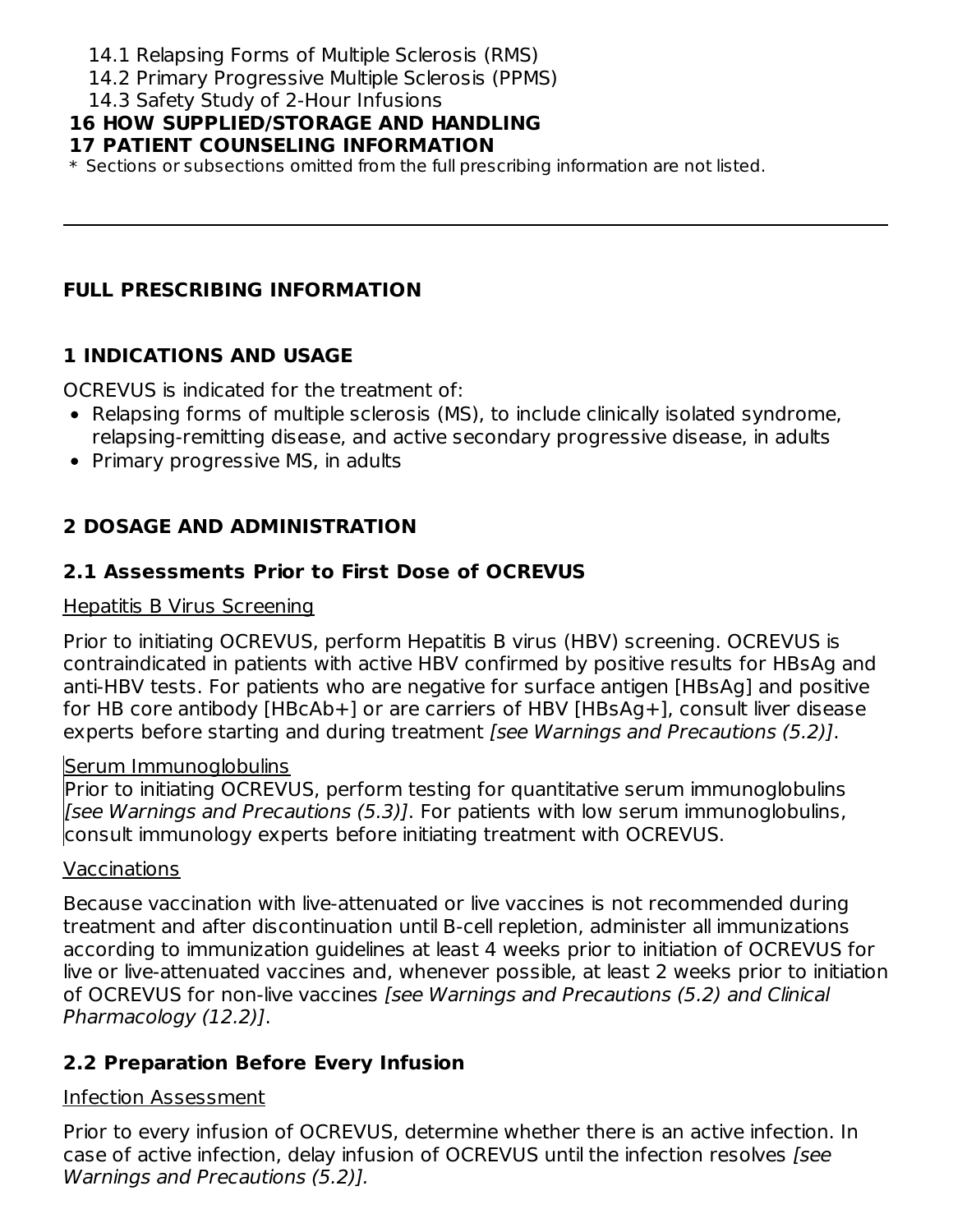### Recommended Premedication

Pre-medicate with 100 mg of methylprednisolone (or an equivalent corticosteroid) administered intravenously approximately 30 minutes prior to each OCREVUS infusion to reduce the frequency and severity of infusion reactions [see Warnings and Precautions (5.1)]. Pre-medicate with an antihistamine (e.g., diphenhydramine) approximately 30-60 minutes prior to each OCREVUS infusion to further reduce the frequency and severity of infusion reactions.

The addition of an antipyretic (e.g., acetaminophen) may also be considered.

### **2.3 Recommended Dosage and Dose Administration**

Administer OCREVUS under the close supervision of an experienced healthcare professional with access to appropriate medical support to manage severe reactions such as serious infusion reactions.

- Initial dose: 300 mg intravenous infusion, followed two weeks later by a second 300 mg intravenous infusion.
- Subsequent doses: single 600 mg intravenous infusion every 6 months.
- Observe the patient for at least one hour after the completion of the infusion *[see*] Warnings and Precautions (5.1)].

|                                                                                            |                                                                                                                                                      | <b>Amount and</b><br>Volume <sup>*</sup> | <b>Infusion Rate and Duration<sup>†</sup></b>                                                                                                                                                                                                                              |
|--------------------------------------------------------------------------------------------|------------------------------------------------------------------------------------------------------------------------------------------------------|------------------------------------------|----------------------------------------------------------------------------------------------------------------------------------------------------------------------------------------------------------------------------------------------------------------------------|
| <b>Initial Dose</b>                                                                        | Infusion 1                                                                                                                                           | 300 mg in 250<br>mL                      | • Start at 30 mL per hour<br>Increase by 30 mL per hour                                                                                                                                                                                                                    |
| (two<br>infusions)                                                                         | Infusion 2<br>(2 weeks)<br>later)                                                                                                                    | 300 mg in 250<br>mL                      | every 30 minutes<br>Maximum: 180 mL per hour<br>Duration: 2.5 hours or longer                                                                                                                                                                                              |
|                                                                                            | Option 1<br>Infusion of<br>approximately<br>3.5 hours<br>duration <sup>†</sup>                                                                       | 600 mg in 500<br>mL                      | Start at 40 mL per hour<br>Increase by 40 mL per hour<br>every 30 minutes<br>Maximum: 200 mL per hour<br>Duration: 3.5 hours or longer                                                                                                                                     |
|                                                                                            |                                                                                                                                                      |                                          | <b>OR</b>                                                                                                                                                                                                                                                                  |
| <b>Subsequent</b><br><b>Doses</b><br>(one information)<br>every 6<br>months $)^{\ddagger}$ | Option 2<br>(If no prior<br>serious<br>infusion<br>reaction with<br>any previous<br><b>OCREVUS</b><br>infusion) $\S$<br>Infusion of<br>approximately | 600 mg in 500<br>mL                      | • Start at 100 mL per hour for<br>the first 15 minutes<br>Increase to 200 mL per hour<br>for the next 15 minutes<br>• Increase to 250 mL per hour<br>for the next 30 minutes<br>Increase to 300 mL per hour<br>for the remaining 60 minutes<br>Duration: 2 hours or longer |

### **Table 1 Recommended Dose, Infusion Rate, and Infusion Duration for RMS and PPMS**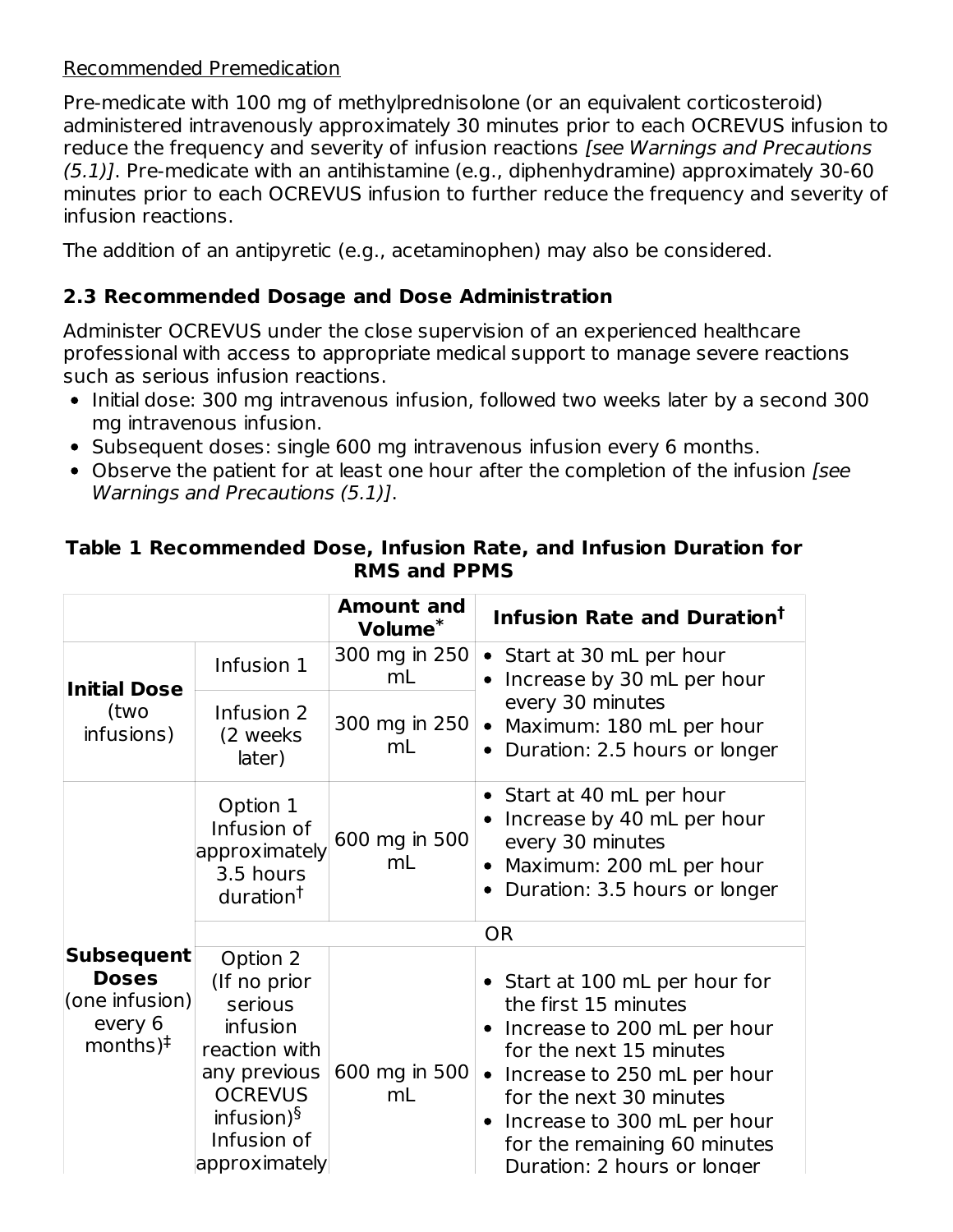#### 2 hours duration †

\* Solutions of OCREVUS for intravenous infusion are prepared by dilution of the drug product into an infusion bag containing 0.9% Sodium Chloride Injection, to a final drug concentration of approximately 1.2 mg/mL.

Duration: 2 hours or longer

- † Infusion time may take longer if the infusion is interrupted or slowed [see Dosage and Administration (2.5)].
- ‡ Administer the first Subsequent Dose 6 months after Infusion 1 of the Initial Dose.
- § [see Adverse Reactions (6.1) and Clinical Studies (14.3)].

# **2.4 Delayed or Missed Doses**

If a planned infusion of OCREVUS is missed, administer OCREVUS as soon as possible; do not wait until the next scheduled dose. Reset the dose schedule to administer the next sequential dose 6 months after the missed dose is administered. Doses of OCREVUS must be separated by at least 5 months [see Dosage and Administration  $(2.3)$ ].

# **2.5 Dose Modifications Because of Infusion Reactions**

Dose modifications in response to infusion reactions depends on the severity.

## Life-threatening Infusion Reactions

Immediately stop and permanently discontinue OCREVUS if there are signs of a lifethreatening or disabling infusion reaction [see Warnings and Precautions (5.1)]. Provide appropriate supportive treatment.

### Severe Infusion Reactions

Immediately interrupt the infusion and administer appropriate supportive treatment, as necessary [see Warnings and Precautions (5.1)]. Restart the infusion only after all symptoms have resolved. When restarting, begin at half of the infusion rate at the time of onset of the infusion reaction [see Dosage and Administration (2.2)]. If this rate is tolerated, increase the rate as described in Table 1. This change in rate will increase the total duration of the infusion but not the total dose.

## Mild to Moderate Infusion Reactions

Reduce the infusion rate to half the rate at the onset of the infusion reaction and maintain the reduced rate for at least 30 minutes [see Warnings and Precautions (5.1)]. If this rate is tolerated, increase the rate as described in Table 1. This change in rate will increase the total duration of the infusion but not the total dose.

# **2.6 Preparation and Storage of the Dilute Solution for Infusion**

## Preparation

OCREVUS must be prepared by a healthcare professional using aseptic technique. A sterile needle and syringe should be used to prepare the diluted infusion solution.

Visually inspect for particulate matter and discoloration prior to administration. Do not use the solution if discolored or if the solution contains discrete foreign particulate matter. Do not shake.

Withdraw intended dose and further dilute into an infusion bag containing 0.9% Sodium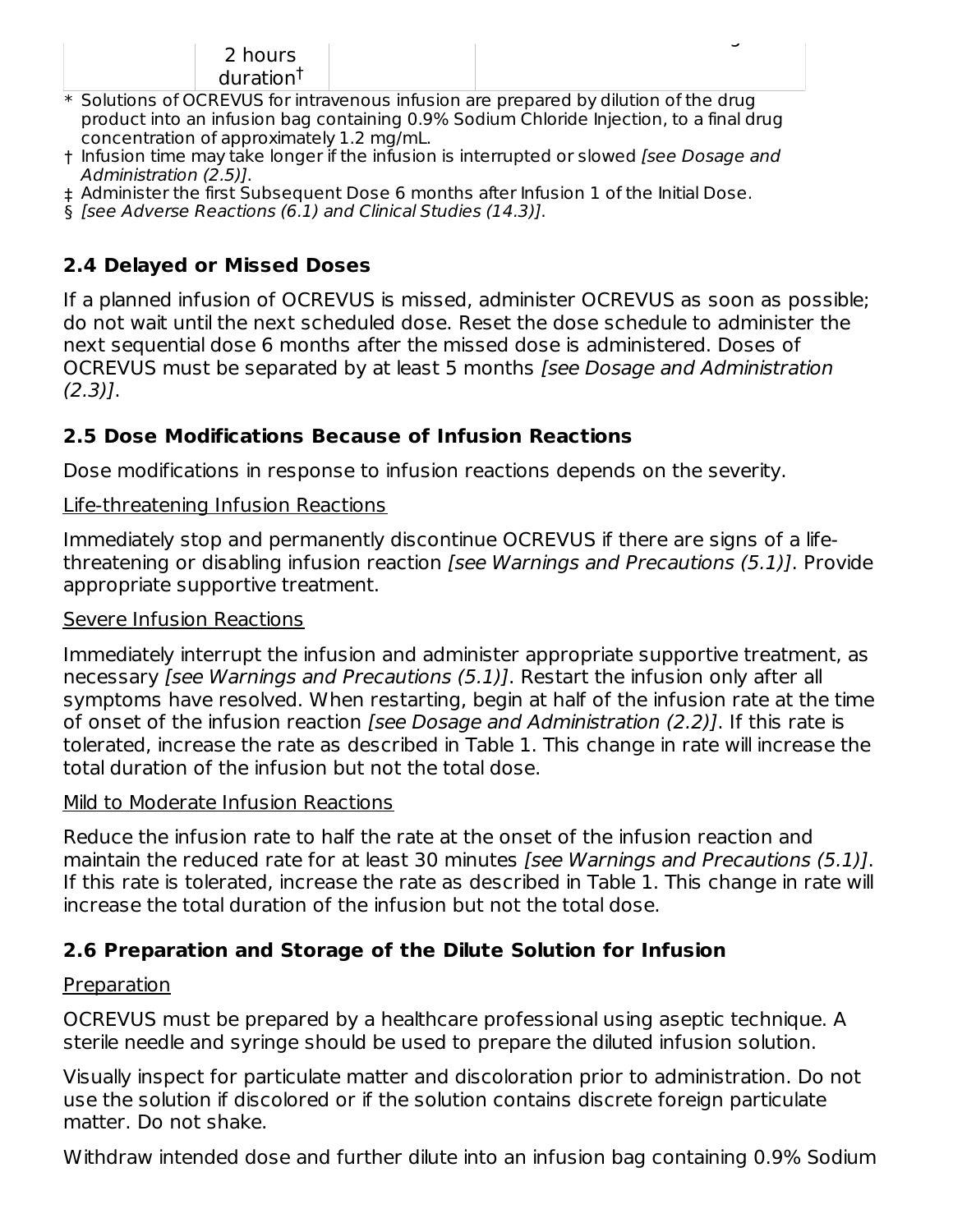Chloride Injection, to a final drug concentration of approximately 1.2 mg/mL.

- Withdraw 10 mL (300 mg) of OCREVUS and inject into 250 mL
- Withdraw 20 mL (600 mg) of OCREVUS and inject into 500 mL

Do not use other diluents to dilute OCREVUS since their use has not been tested. The product contains no preservative and is intended for single use only.

### Storage of Infusion Solution

Prior to the start of the intravenous infusion, the content of the infusion bag should be at room temperature.

Use the prepared infusion solution immediately. If not used immediately, store up to 24 hours in the refrigerator at 2°C to 8°C (36°F to 46°F) and 8 hours at room temperature up to 25°C (77°F), which includes infusion time. In the event an intravenous infusion cannot be completed the same day, discard the remaining solution.

No incompatibilities between OCREVUS and polyvinyl chloride (PVC) or polyolefin (PO) bags and intravenous (IV) administration sets have been observed.

### Administration

Administer the diluted infusion solution through a dedicated line using an infusion set with a 0.2 or 0.22 micron in-line filter.

# **3 DOSAGE FORMS AND STRENGTHS**

Injection: 300 mg/10 mL (30 mg/mL) clear or slightly opalescent, and colorless to pale brown solution in a single-dose vial.

# **4 CONTRAINDICATIONS**

OCREVUS is contraindicated in patients with:

- Active HBV infection [see Dosage and Administration (2.6) and Warnings and Precautions (5.2)]
- A history of life-threatening infusion reaction to OCREVUS [see Warnings and Precautions (5.1)]

# **5 WARNINGS AND PRECAUTIONS**

## **5.1 Infusion Reactions**

OCREVUS can cause infusion reactions, which can include pruritus, rash, urticaria, erythema, bronchospasm, throat irritation, oropharyngeal pain, dyspnea, pharyngeal or laryngeal edema, flushing, hypotension, pyrexia, fatigue, headache, dizziness, nausea, tachycardia, and anaphylaxis. In multiple sclerosis (MS) clinical trials, the incidence of infusion reactions in OCREVUS-treated patients [who received methylprednisolone (or an equivalent steroid) and possibly other pre-medication to reduce the risk of infusion reactions prior to each infusion] was 34 to 40%, with the highest incidence with the first infusion. There were no fatal infusion reactions, but 0.3% of OCREVUS-treated MS patients experienced infusion reactions that were serious, some requiring hospitalization.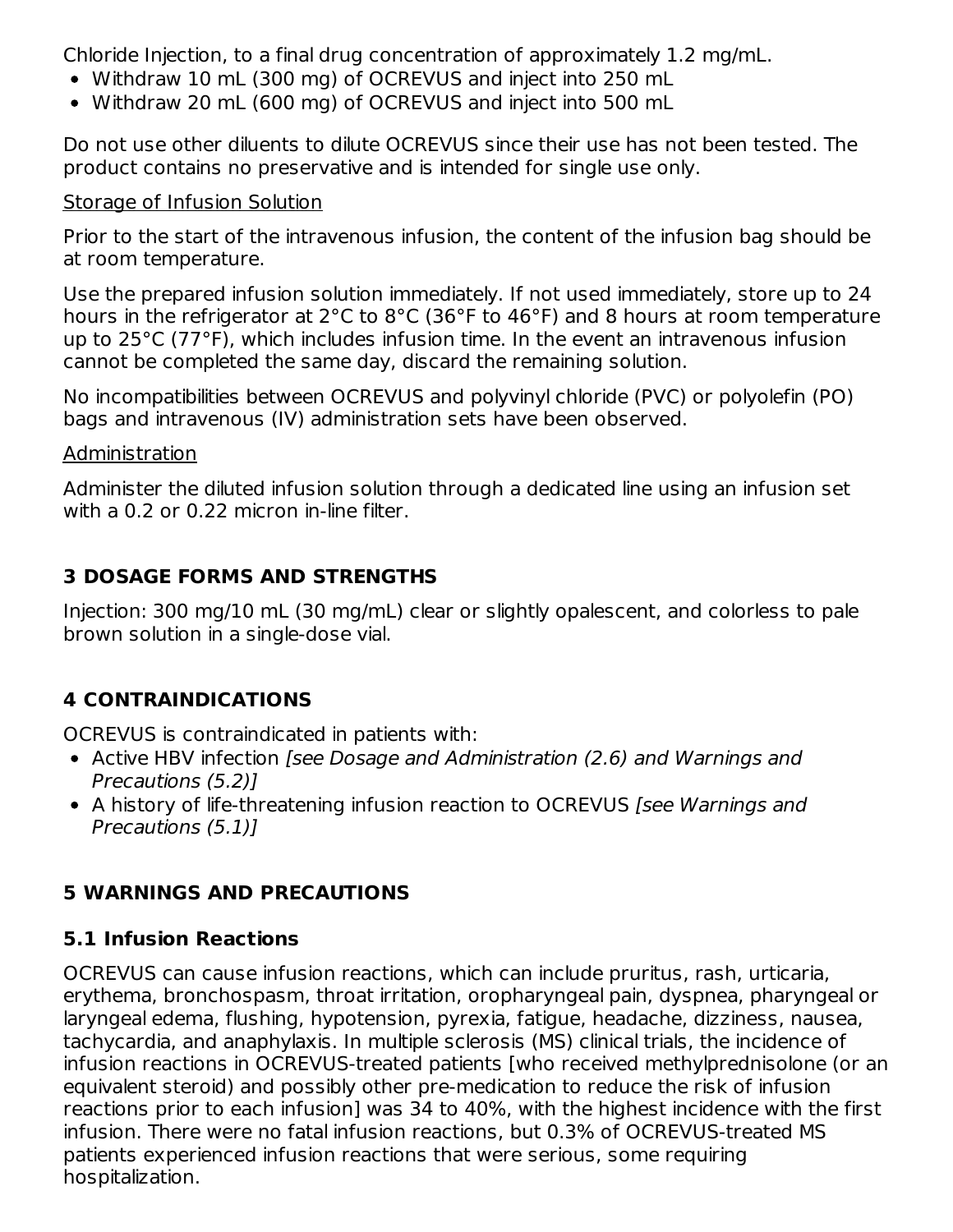Observe patients treated with OCREVUS for infusion reactions during the infusion and for at least one hour after completion of the infusion. Inform patients that infusion reactions can occur up to 24 hours after the infusion.

## Reducing the Risk of Infusion Reactions and Managing Infusion Reactions

Administer pre-medication (e.g., methylprednisolone or an equivalent corticosteroid, and an antihistamine) to reduce the frequency and severity of infusion reactions. The addition of an antipyretic (e.g., acetaminophen) may also be considered *[see Dosage and* Administration (2.3)].

Management recommendations for infusion reactions depend on the type and severity of the reaction [see Dosage and Administration (2.5)]. For life-threatening infusion reactions, immediately and permanently stop OCREVUS and administer appropriate supportive treatment. For less severe infusion reactions, management may involve temporarily stopping the infusion, reducing the infusion rate, and/or administering symptomatic treatment.

## **5.2 Infections**

A higher proportion of OCREVUS-treated patients experienced infections compared to patients taking REBIF or placebo. In RMS trials, 58% of OCREVUS-treated patients experienced one or more infections compared to 52% of REBIF-treated patients. In the PPMS trial, 70% of OCREVUS-treated patients experienced one or more infections compared to 68% of patients on placebo. OCREVUS increased the risk for upper respiratory tract infections, lower respiratory tract infections, skin infections, and herpes-related infections [see Adverse Reactions (6.1)]. OCREVUS was not associated with an increased risk of serious infections in MS patients. Delay OCREVUS administration in patients with an active infection until the infection is resolved.

## Respiratory Tract Infections

A higher proportion of OCREVUS-treated patients experienced respiratory tract infections compared to patients taking REBIF or placebo. In RMS trials, 40% of OCREVUS-treated patients experienced upper respiratory tract infections compared to 33% of REBIF-treated patients, and 8% of OCREVUS-treated patients experienced lower respiratory tract infections compared to 5% of REBIF-treated patients. In the PPMS trial, 49% of OCREVUS-treated patients experienced upper respiratory tract infections compared to 43% of patients on placebo and 10% of OCREVUS-treated patients experienced lower respiratory tract infections compared to 9% of patients on placebo. The infections were predominantly mild to moderate and consisted mostly of upper respiratory tract infections and bronchitis.

## **Herpes**

In active-controlled (RMS) clinical trials, herpes infections were reported more frequently in OCREVUS-treated patients than in REBIF-treated patients, including herpes zoster (2.1% vs. 1.0%), herpes simplex (0.7% vs. 0.1%), oral herpes (3.0% vs. 2.2%), genital herpes (0.1% vs. 0%), and herpes virus infection (0.1% vs. 0%). Infections were predominantly mild to moderate in severity.

In the placebo-controlled (PPMS) clinical trial, oral herpes was reported more frequently in the OCREVUS-treated patients than in the patients on placebo (2.7% vs 0.8%).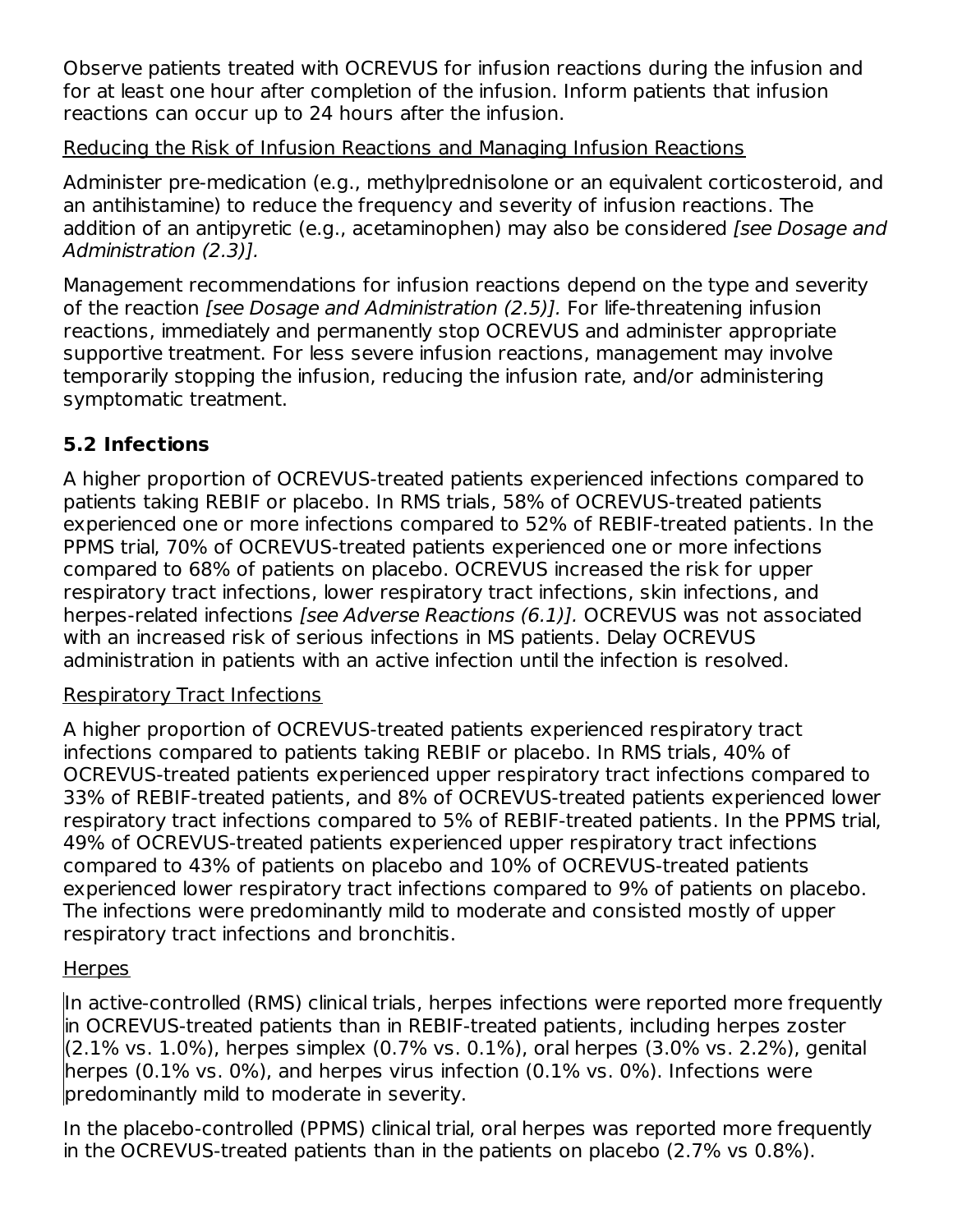Serious cases of infections caused by herpes simplex virus and varicella zoster virus, including central nervous system infections (encephalitis and meningitis), intraocular infections, and disseminated skin and soft tissue infections, have been reported in the postmarketing setting in multiple sclerosis patients receiving OCREVUS. Serious herpes virus infections may occur at any time during treatment with OCREVUS. Some cases were life-threatening.

If serious herpes infections occur, OCREVUS should be discontinued or withheld until the infection has resolved, and appropriate treatment should be administered *[see*] Patient Counseling Information (17)].

### Progressive Multifocal Leukoencephalopathy (PML)

PML is an opportunistic viral infection of the brain caused by the John Cunningham (JC) virus that typically only occurs in patients who are immunocompromised, and that usually leads to death or severe disability. Although no cases of PML were identified in OCREVUS clinical trials, JC virus infection resulting in PML has been observed in patients treated with other anti-CD20 antibodies and other MS therapies and has been associated with some risk factors (e.g., immunocompromised patients, polytherapy with immunosuppressants). At the first sign or symptom suggestive of PML, withhold OCREVUS and perform an appropriate diagnostic evaluation. MRI findings may be apparent before clinical signs or symptoms. Typical symptoms associated with PML are diverse, progress over days to weeks, and include progressive weakness on one side of the body or clumsiness of limbs, disturbance of vision, and changes in thinking, memory, and orientation leading to confusion and personality changes.

### Hepatitis B Virus (HBV) Reactivation

Hepatitis B reactivation has been reported in MS patients treated with OCREVUS in the postmarketing setting. Fulminant hepatitis, hepatic failure, and death caused by HBV reactivation have occurred in patients treated with anti-CD20 antibodies. Perform HBV screening in all patients before initiation of treatment with OCREVUS. Do not administer OCREVUS to patients with active HBV confirmed by positive results for HBsAg and anti-HB tests. For patients who are negative for surface antigen [HBsAg] and positive for HB core antibody [HBcAb+] or are carriers of HBV [HBsAg+], consult liver disease experts before starting and during treatment.

### Possible Increased Risk of Immunosuppressant Effects with Other Immunosuppressants

When initiating OCREVUS after an immunosuppressive therapy or initiating an immunosuppressive therapy after OCREVUS, consider the potential for increased immunosuppressive effects [see Drug Interactions (7.1) and Clinical Pharmacology (12.1, 12.2)]. OCREVUS has not been studied in combination with other MS therapies.

### Vaccinations

Administer all immunizations according to immunization guidelines at least 4 weeks prior to initiation of OCREVUS for live or live-attenuated vaccines and, whenever possible, at least 2 weeks prior to initiation of OCREVUS for non-live vaccines.

OCREVUS may interfere with the effectiveness of non-live vaccines [see Drug Interactions (7.2)].

The safety of immunization with live or live-attenuated vaccines following OCREVUS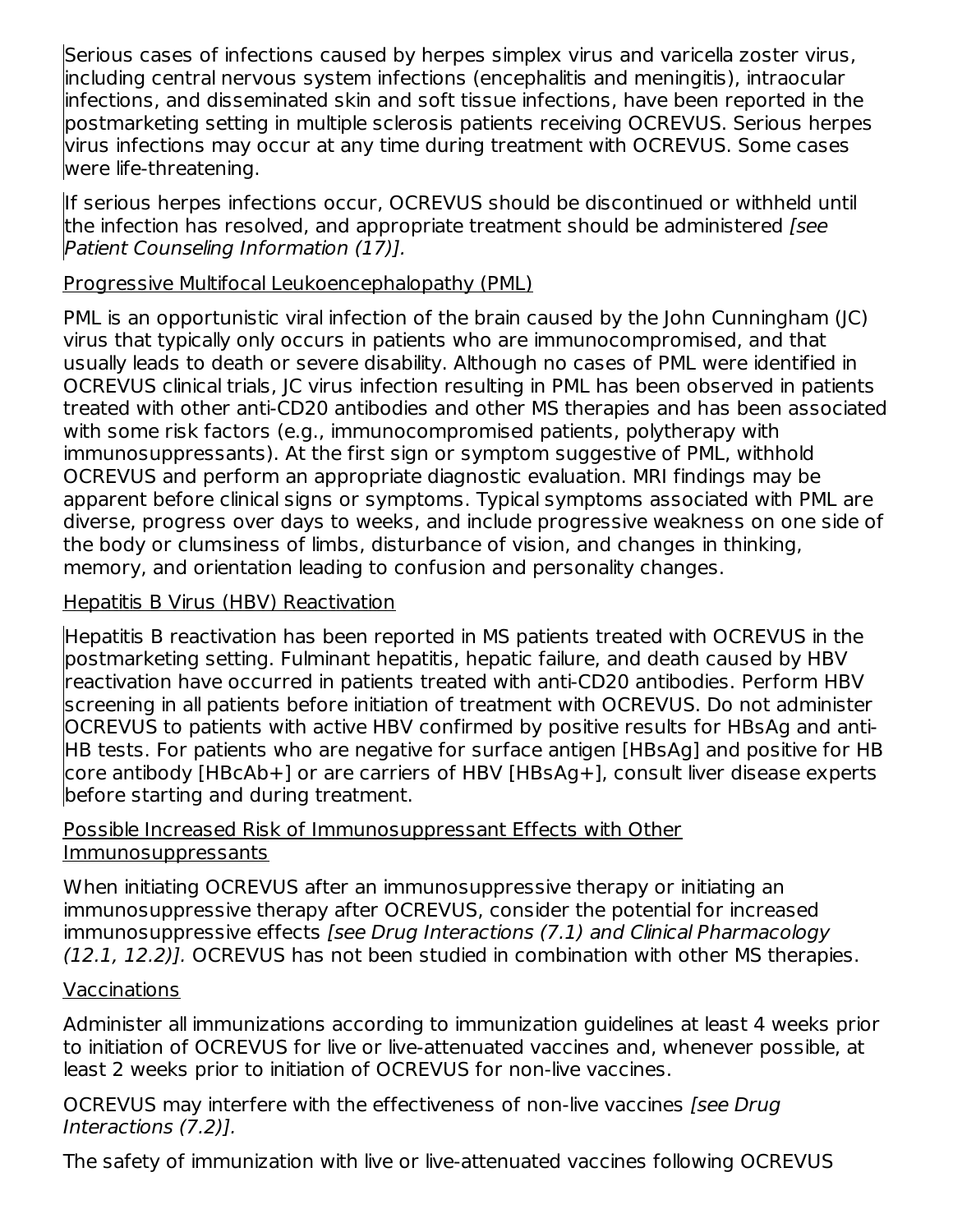therapy has not been studied, and vaccination with live-attenuated or live vaccines is not recommended during treatment and until B-cell repletion [see Clinical Pharmacology (12.2)].

## Vaccination of Infants Born to Mothers Treated with OCREVUS During Pregnancy

In infants of mothers exposed to OCREVUS during pregnancy, do not administer live or live-attenuated vaccines before confirming the recovery of B-cell counts as measured by  $CD19<sup>+</sup>$  B-cells. Depletion of B-cells in these infants may increase the risks from live or live-attenuated vaccines.

You may administer non-live vaccines, as indicated, prior to recovery from B-cell depletion, but should consider assessing vaccine immune responses, including consultation with a qualified specialist, to assess whether a protective immune response was mounted [see Use in Specific Populations (8.1)].

# **5.3 Reduction in Immunoglobulins**

As expected with any B-cell depleting therapy, decreased immunoglobulin levels are observed with OCREVUS treatment. The pooled data of OCREVUS clinical studies (RMS and PPMS) and their open-label extensions (up to approximately 7 years of exposure) have shown an association between decreased levels of immunoglobulin G (IgG<LLN) and increased rates of serious infections. Monitor the levels of quantitative serum immunoglobulins during OCREVUS treatment and after discontinuation of treatment, until B-cell repletion, and especially in the setting of recurrent serious infections. Consider discontinuing OCREVUS therapy in patients with serious opportunistic or recurrent serious infections, and if prolonged hypogammaglobulinemia requires treatment with intravenous immunoglobulins [see Adverse Reactions (6.1)].

## **5.4 Malignancies**

An increased risk of malignancy with OCREVUS may exist. In controlled trials, malignancies, including breast cancer, occurred more frequently in OCREVUS-treated patients. Breast cancer occurred in 6 of 781 females treated with OCREVUS and none of 668 females treated with REBIF or placebo. Patients should follow standard breast cancer screening guidelines.

# **6 ADVERSE REACTIONS**

The following serious adverse reactions are discussed in greater detail in other sections of the labeling:

- Infusion Reactions [see Warnings and Precautions (5.1)]
- $\bullet$  Infections [see Warnings and Precautions (5.2)]
- Reduction in Immunoglobulins [see Warnings and Precautions (5.3)]
- Malignancies [see Warnings and Precautions (5.4)]

# **6.1 Clinical Trials Experience**

Because clinical trials are conducted under widely varying conditions, adverse reactions rates observed in the clinical trials of a drug cannot be directly compared to rates in the clinical trials of another drug and may not reflect the rates observed in clinical practice.

The safety of OCREVUS has been evaluated in 1311 patients across MS clinical studies,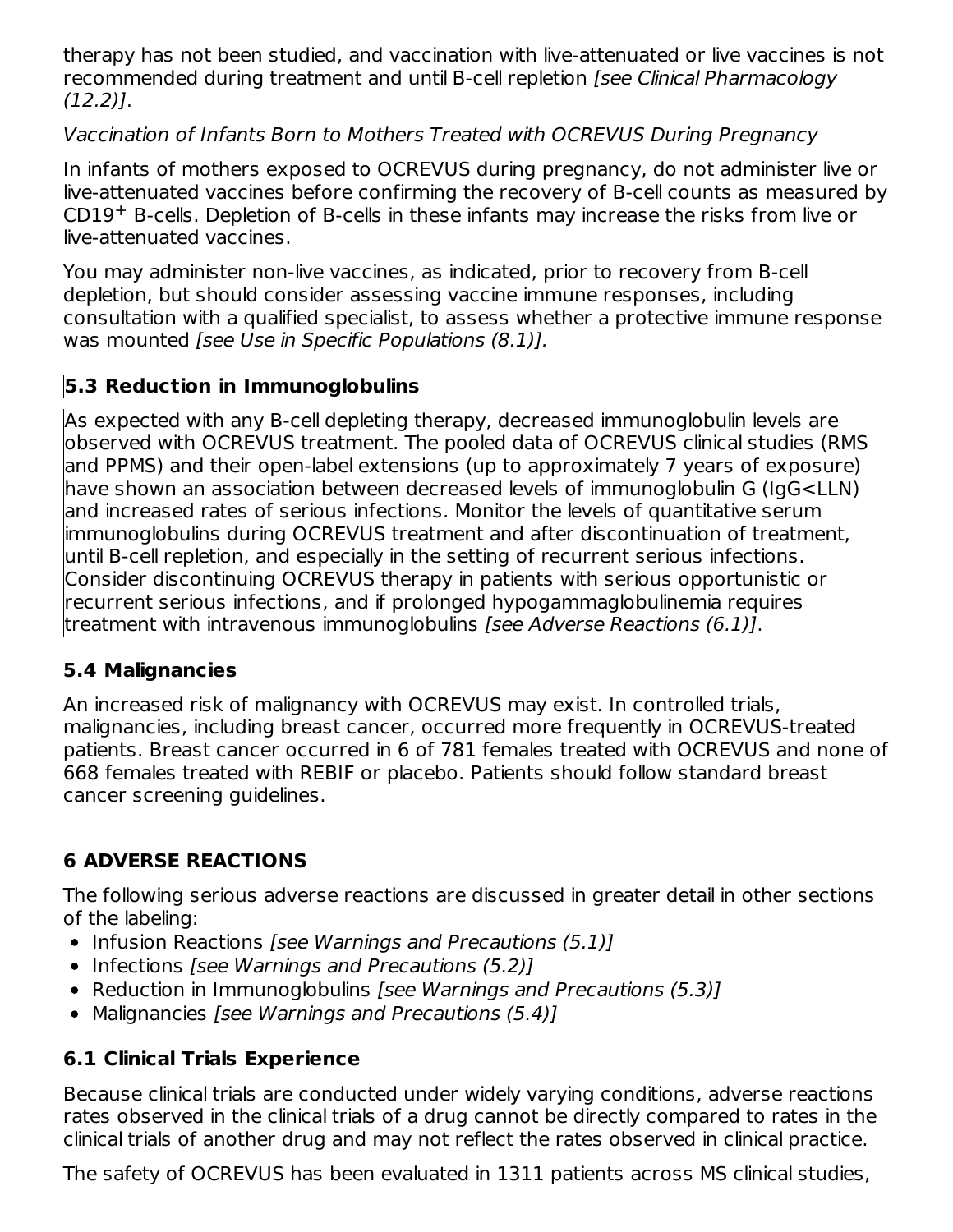which included 825 patients in active-controlled clinical trials in patients with relapsing forms of MS (RMS) and 486 patients in a placebo-controlled study in patients with primary progressive MS (PPMS).

### Adverse Reactions in Patients with Relapsing Forms of MS

In active-controlled clinical trials (Study 1 and Study 2), 825 patients with RMS received OCREVUS 600 mg intravenously every 24 weeks (initial treatment was given as two separate 300 mg infusions at Weeks 0 and 2) [see Clinical Studies (14.1)]. The overall exposure in the 96-week controlled treatment periods was 1448 patient-years.

The most common adverse reactions in RMS trials (incidence  $\geq 10\%$ ) were upper respiratory tract infections and infusion reactions. Table 2 summarizes the adverse reactions that occurred in RMS trials (Study 1 and Study 2).

|                                     | Studies 1 and 2                                                  |                                                                    |
|-------------------------------------|------------------------------------------------------------------|--------------------------------------------------------------------|
| <b>Adverse Reactions</b>            | <b>OCREVUS</b><br>600 mg IV<br>Every 24 Weeks*<br>$(n=825)$<br>% | <b>REBIF</b><br>44 mcg SQ<br>3 Times per<br>Week<br>$(n=826)$<br>% |
| Upper respiratory tract infections  | 40                                                               | 33                                                                 |
| Infusion reactions                  | 34                                                               | 10                                                                 |
| Depression                          | 8                                                                |                                                                    |
| Lower respiratory tract infections  | 8                                                                | 5                                                                  |
| Back pain                           | 6                                                                | 5                                                                  |
| Herpes virus- associated infections | 6                                                                | 4                                                                  |
| Pain in extremity                   | 5                                                                |                                                                    |

#### **Table 2 Adverse Reactions in Adult Patients with RMS with an Incidence of at least 5% for OCREVUS and Higher than REBIF**

 $\ast$  The first dose was given as two separate 300 mg infusions at Weeks 0 and 2.

#### Adverse Reactions in Patients with Primary Progressive MS

In a placebo-controlled clinical trial (Study 3), a total of 486 patients with PPMS received one course of OCREVUS (600 mg of OCREVUS administered as two 300 mg infusions two weeks apart) given intravenously every 24 weeks and 239 patients received placebo intravenously [see Clinical Studies (14.2)]. The overall exposure in the controlled treatment period was 1416 patient-years, with median treatment duration of 3 years.

The most common adverse reactions in the PPMS trial (incidence  $\geq 10\%$ ) were upper respiratory tract infections, infusion reactions, skin infections, and lower respiratory tract infections. Table 3 summarizes the adverse reactions that occurred in the PPMS trial (Study 3).

#### **Table 3 Adverse Reactions in Adult Patients with PPMS with an Incidence of at least 5% for OCREVUS and Higher than Placebo**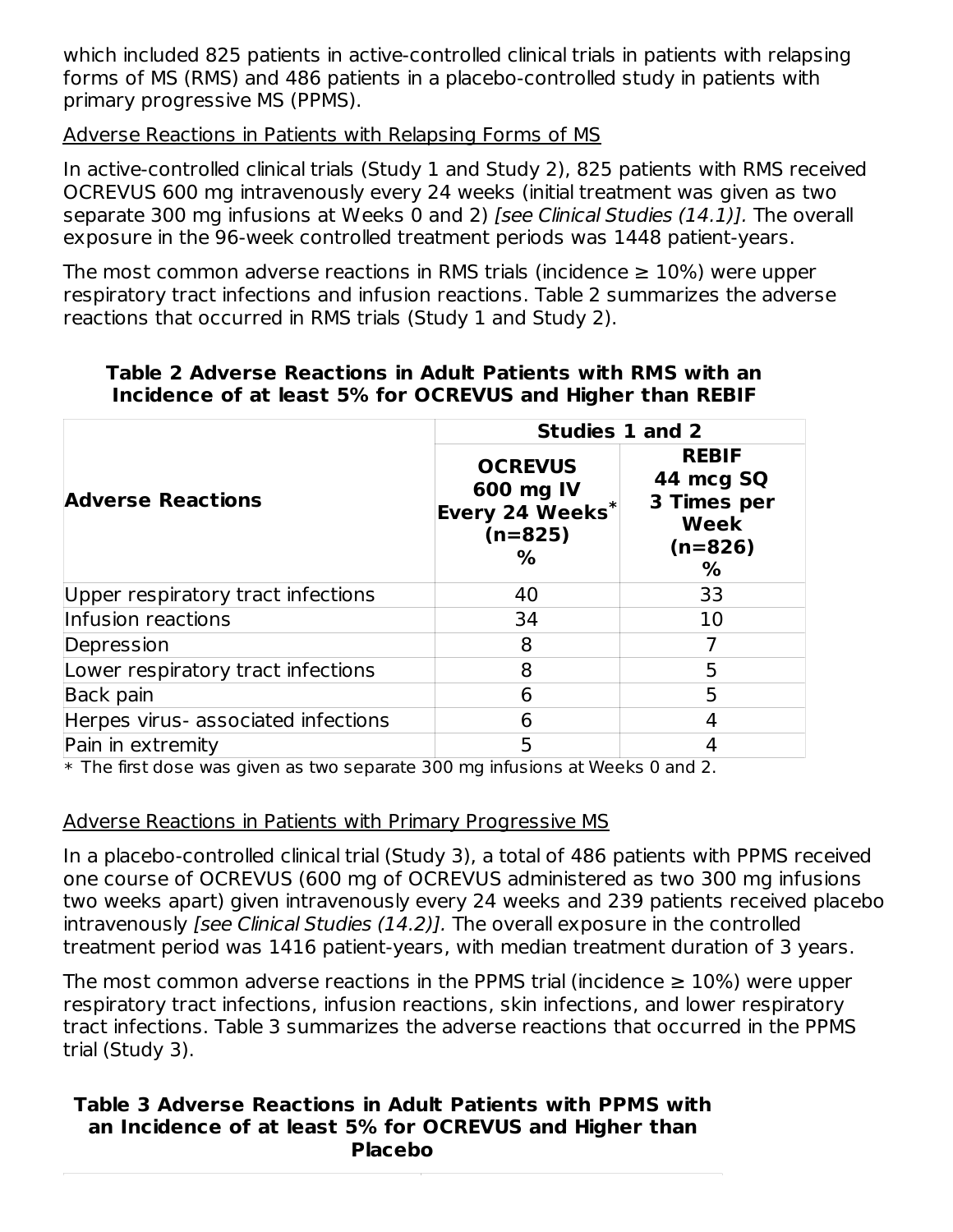|                                    | <b>Study 3</b>                                                                  |                                  |
|------------------------------------|---------------------------------------------------------------------------------|----------------------------------|
| <b>Adverse Reactions</b>           | <b>OCREVUS</b><br>600 mg IV<br>Every 24<br>$\mathbf{Weeks}^*$<br>$(n=486)$<br>% | <b>Placebo</b><br>$(n=239)$<br>% |
| Upper respiratory tract infections | 49                                                                              | 43                               |
| Infusion reactions                 | 40                                                                              | 26                               |
| Skin infections                    | 14                                                                              | 11                               |
| Lower respiratory tract infections | 10                                                                              | 9                                |
| Cough                              |                                                                                 | 3                                |
| Diarrhea                           | 6                                                                               | 5                                |
| Edema peripheral                   | 6                                                                               | 5                                |
| Herpes virus associated infections | 5                                                                               | 4                                |

\* One dose of OCREVUS (600 mg administered as two 300 mg infusions two weeks apart)

### Adverse Reactions in Patients who Received 2-hour Infusions

Study 4 was designed to characterize the safety profile of OCREVUS infusions administered over 2 hours in patients with Relapsing-Remitting Multiple Sclerosis who did not experience a serious infusion reaction with any previous OCREVUS infusion. In this study, the incidence, intensity, and types of symptoms of infusion reactions were consistent with those of infusions administered over 3.5 hours [see Clinical Studies (14.3)].

### Laboratory Abnormalities

### Decreased Immunoglobulins

OCREVUS decreased total immunoglobulins with the greatest decline seen in IgM levels; however, a decrease in IgG levels was associated with an increased rate of serious infections.

In the active-controlled (RMS) trials (Study 1 and Study 2), the proportion of patients at baseline reporting IgG, IgA, and IgM below the lower limit of normal (LLN) in OCREVUStreated patients was 0.5%, 1.5%, and 0.1%, respectively. Following treatment, the proportion of OCREVUS-treated patients reporting IgG, IgA, and IgM below the LLN at 96 weeks was 1.5%, 2.4%, and 16.5%, respectively.

In the placebo-controlled (PPMS) trial (Study 3), the proportion of patients at baseline reporting IgG, IgA, and IgM below the LLN in OCREVUS-treated patients was 0.0%, 0.2%, and 0.2%, respectively. Following treatment, the proportion of OCREVUS-treated patients reporting IgG, IgA, and IgM below the LLN at 120 weeks was 1.1%, 0.5%, and 15.5%, respectively.

The pooled data of OCREVUS clinical studies (RMS and PPMS) and their open-label extensions (up to approximately 7 years of exposure) have shown an association between decreased levels of IgG and increased rates of serious infections. The type, severity, latency, duration, and outcome of serious infections observed during episodes of immunoglobulins below LLN were consistent with the overall serious infections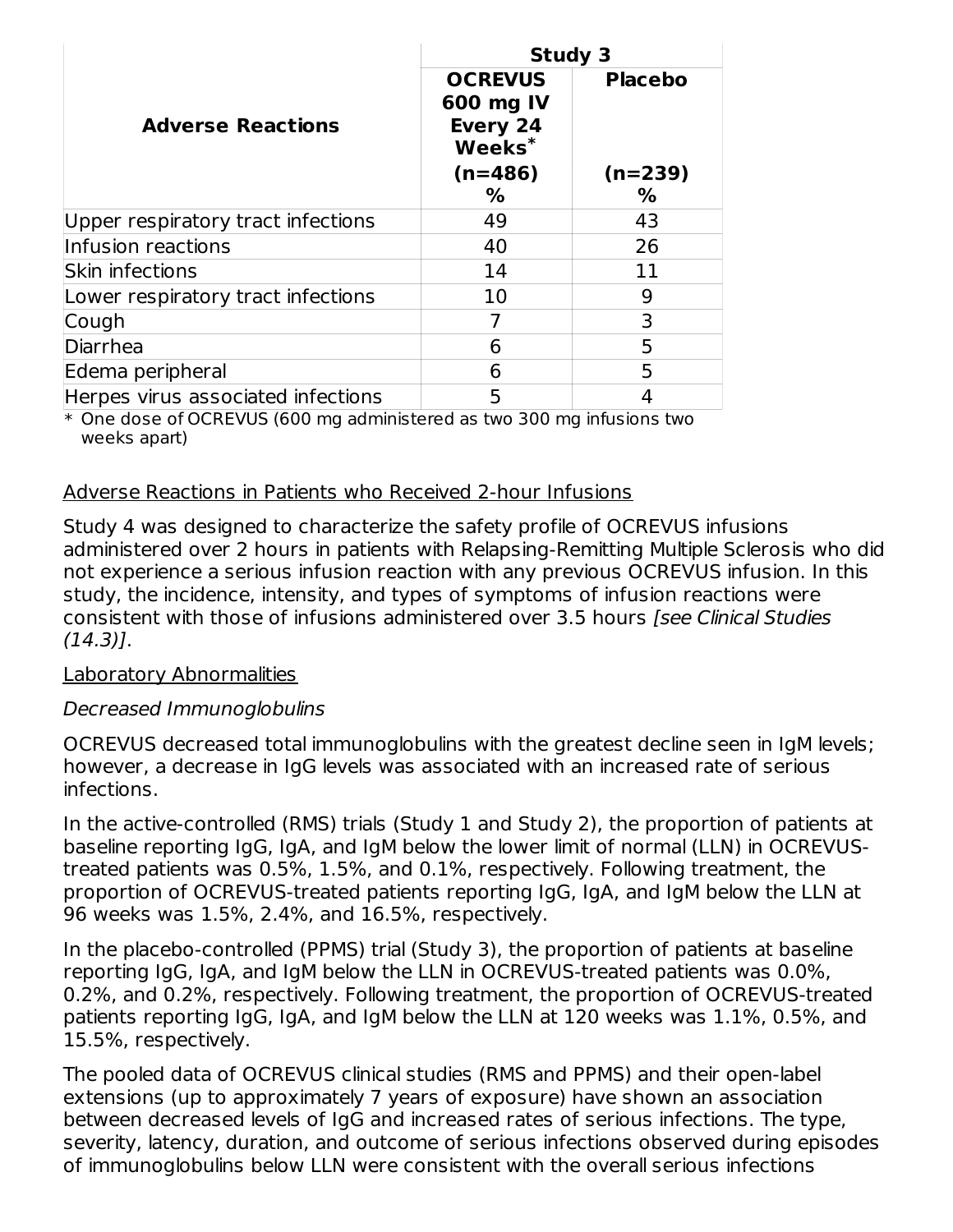observed in patients treated with OCREVUS.

### Decreased Neutrophil Levels

In the PPMS clinical trial (Study 3), decreased neutrophil counts occurred in 13% of OCREVUS-treated patients compared to 10% in placebo patients. The majority of the decreased neutrophil counts were only observed once for a given patient treated with OCREVUS and were between LLN -  $1.5 \times 10^9$ /L and  $1.0 \times 10^9$ /L. Overall, 1% of the patients in the OCREVUS group had neutrophil counts less than  $1.0 \times 10^9$ /L and these were not associated with an infection.

## **6.2 Immunogenicity**

As with all therapeutic proteins, there is potential for immunogenicity. Immunogenicity data are highly dependent on the sensitivity and specificity of the test methods used. Additionally, the observed incidence of a positive result in a test method may be influenced by several factors, including sample handling, timing of sample collection, drug interference, concomitant medication, and the underlying disease. Therefore, comparison of the incidence of antibodies to OCREVUS with the incidence of antibodies to other products may be misleading.

Patients in MS trials (Study 1, Study 2, and Study 3) were tested at multiple time points (baseline and every 6 months post-treatment for the duration of the trial) for anti-drug antibodies (ADAs). Out of 1311 patients treated with OCREVUS, 12  $(-1%)$  tested positive for ADAs, of which 2 patients tested positive for neutralizing antibodies. These data are not adequate to assess the impact of ADAs on the safety and efficacy of OCREVUS.

# **6.3 Postmarketing Experience**

The following adverse reactions have been identified during postapproval use of OCREVUS. Because these reactions are reported voluntarily from a population of uncertain size, it is not always possible to reliably estimate their frequency or establish a causal relationship to drug exposure.

Serious herpes infections have been identified during postapproval use of OCREVUS [see Warnings and Precautions (5.2)].

# **7 DRUG INTERACTIONS**

# **7.1 Immunosuppressive or Immune-Modulating Therapies**

The concomitant use of OCREVUS and other immune-modulating or immunosuppressive therapies, including immunosuppressant doses of corticosteroids, is expected to increase the risk of immunosuppression. Consider the risk of additive immune system effects when coadministering immunosuppressive therapies with OCREVUS. When switching from drugs with prolonged immune effects, such as daclizumab, fingolimod, natalizumab, teriflunomide, or mitoxantrone, consider the duration and mode of action of these drugs because of additive immunosuppressive effects when initiating OCREVUS [see Warnings and Precautions (5.2)].

# **7.2 Vaccinations**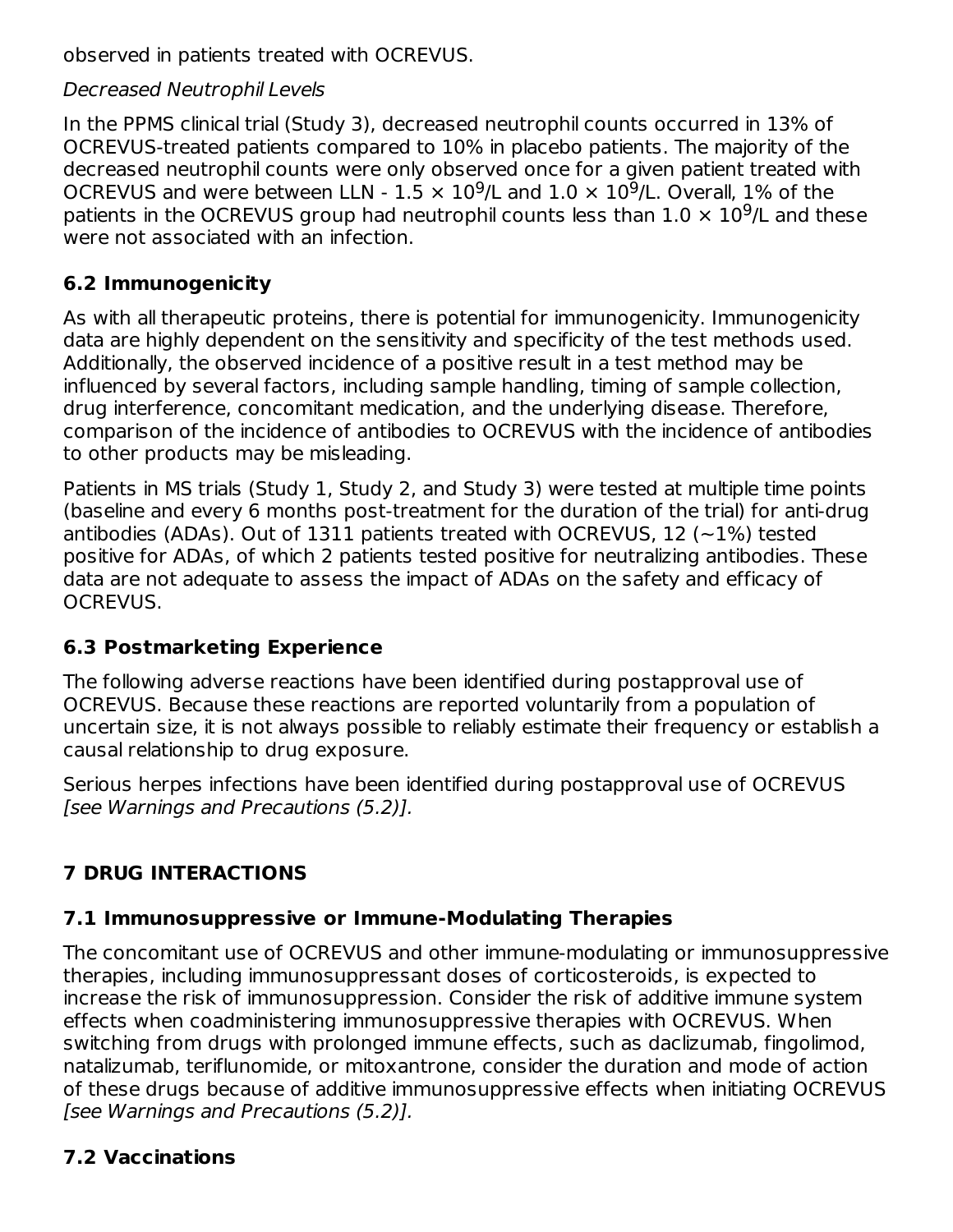A Phase 3b randomized, open-label study examined the concomitant use of OCREVUS and several non-live vaccines in adults 18-55 years of age with relapsing forms of MS (68 subjects undergoing treatment with OCREVUS at the time of vaccination and 34 subjects not undergoing treatment with OCREVUS at the time of vaccination). Concomitant exposure to OCREVUS attenuated antibody responses to tetanus toxoidcontaining vaccine, pneumococcal polysaccharide, pneumococcal conjugate vaccines, and seasonal inactivated influenza vaccines. The impact of the observed attenuation on vaccine effectiveness in this patient population is unknown. The safety and effectiveness of live or live-attenuated vaccines administered concomitantly with OCREVUS have not been assessed [see Warnings and Precautions (5.2)].

# **8 USE IN SPECIFIC POPULATIONS**

# **8.1 Pregnancy**

### Pregnancy Exposure Registry

There is a pregnancy exposure registry that monitors pregnancy and fetal/neonatal/infant outcomes in women exposed to OCREVUS during pregnancy. Physicians are encouraged to register patients and pregnant women are encouraged to register themselves by calling 1-833-872-4370 or visiting www.ocrevuspregnancyregistry.com.

### Risk Summary

OCREVUS is a humanized monoclonal antibody of an immunoglobulin G1 subtype and immunoglobulins are known to cross the placental barrier. There are no adequate data on the developmental risk associated with use of OCREVUS in pregnant women. However, transient peripheral B-cell depletion and lymphocytopenia have been reported in infants born to mothers exposed to other anti-CD20 antibodies during pregnancy. Bcell levels in infants following maternal exposure to OCREVUS have not been studied in clinical trials. The potential duration of B-cell depletion in such infants, and the impact of B-cell depletion on vaccine safety and effectiveness, is unknown *[see Warnings and* Precautions (5.2)].

Following administration of ocrelizumab to pregnant monkeys at doses similar to or greater than those used clinically, increased perinatal mortality, depletion of B-cell populations, renal, bone marrow, and testicular toxicity were observed in the offspring in the absence of maternal toxicity [see Data].

In the U.S. general population, the estimated background risk of major birth defects and miscarriage in clinically recognized pregnancies is 2% to 4% and 15% to 20%, respectively. The background risk of major birth defects and miscarriage for the indicated population is unknown.

## Data

## Animal Data

Following intravenous administration of OCREVUS to monkeys during organogenesis (loading doses of 15 or 75 mg/kg on gestation days 20, 21, and 22, followed by weekly doses of 20 or 100 mg/kg), depletion of B-lymphocytes in lymphoid tissue (spleen and lymph nodes) was observed in fetuses at both doses.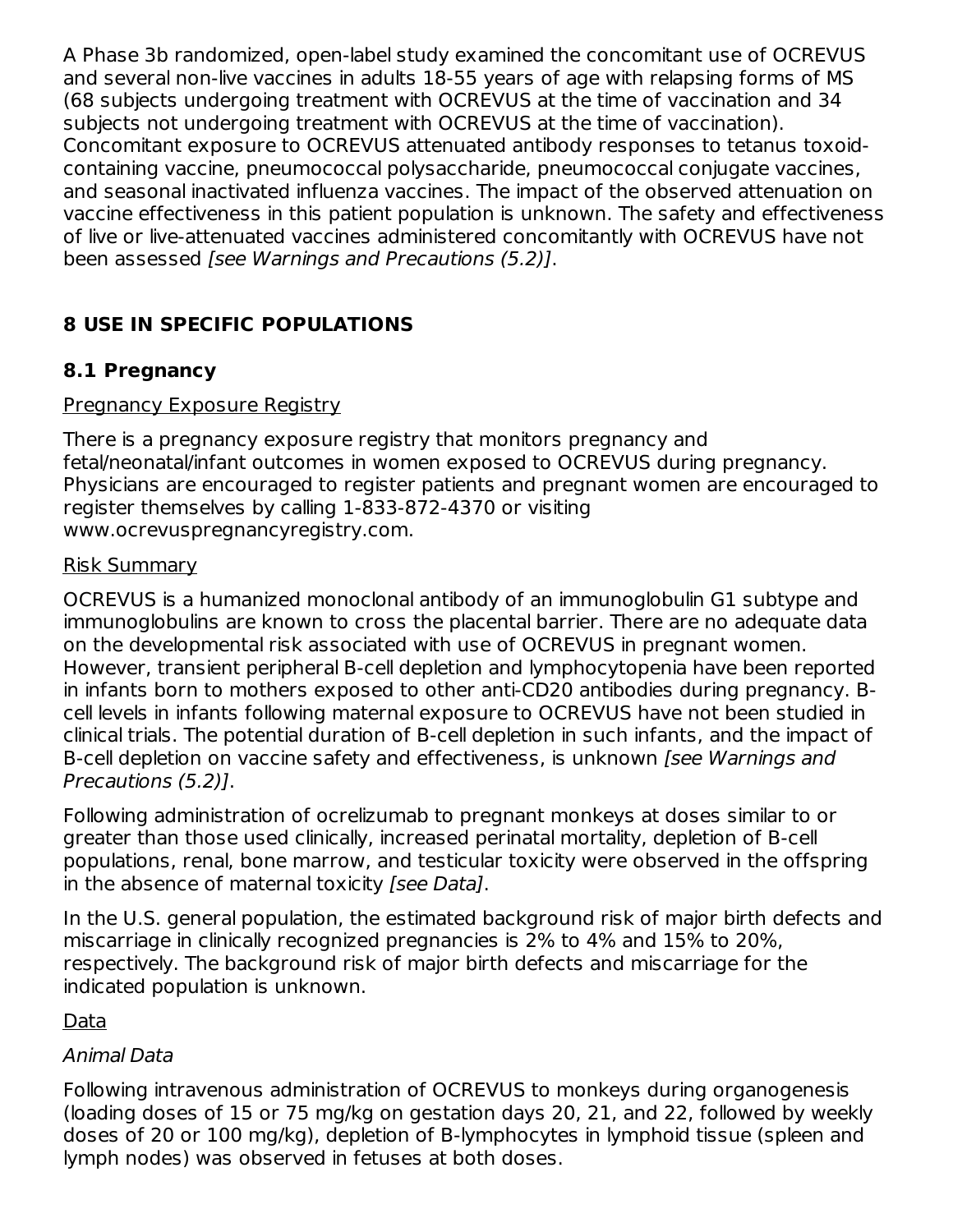Intravenous administration of OCREVUS (three daily loading doses of 15 or 75 mg/kg, followed by weekly doses of 20 or 100 mg/kg) to pregnant monkeys throughout the period of organogenesis and continuing through the neonatal period resulted in perinatal deaths (some associated with bacterial infections), renal toxicity (glomerulopathy and inflammation), lymphoid follicle formation in the bone marrow, and severe decreases in circulating B-lymphocytes in neonates. The cause of the neonatal deaths is uncertain; however, both affected neonates were found to have bacterial infections. Reduced testicular weight was observed in neonates at the high dose.

A no-effect dose for adverse developmental effects was not identified; the doses tested in monkey are 2 and 10 times the recommended human dose of 600 mg, on a mg/kg basis.

# **8.2 Lactation**

### Risk Summary

There are no data on the presence of ocrelizumab in human milk, the effects on the breastfed infant, or the effects of the drug on milk production. Ocrelizumab was excreted in the milk of ocrelizumab-treated monkeys. Human IgG is excreted in human milk, and the potential for absorption of ocrelizumab to lead to B-cell depletion in the infant is unknown. The developmental and health benefits of breastfeeding should be considered along with the mother's clinical need for OCREVUS and any potential adverse effects on the breastfed infant from OCREVUS or from the underlying maternal condition.

## **8.3 Females and Males of Reproductive Potential**

### Contraception

Women of childbearing potential should use effective contraception while receiving OCREVUS and for 6 months after the last infusion of OCREVUS [see Clinical] Pharmacology (12.3)].

## **8.4 Pediatric Use**

Safety and effectiveness of OCREVUS in pediatric patients have not been established.

# **8.5 Geriatric Use**

Clinical studies of OCREVUS did not include sufficient numbers of subjects aged 65 and over to determine whether they respond differently from younger subjects.

# **11 DESCRIPTION**

Ocrelizumab is a recombinant humanized monoclonal antibody directed against CD20 expressing B-cells. Ocrelizumab is a glycosylated immunoglobulin G1 (IgG1) with a molecular mass of approximately 145 kDa.

OCREVUS (ocrelizumab) Injection for intravenous infusion is a preservative-free, sterile, clear or slightly opalescent, and colorless to pale brown solution supplied in single-dose vials. Each mL of solution contains 30 mg ocrelizumab, glacial acetic acid (0.25 mg), polysorbate 20 (0.2 mg), sodium acetate trihydrate (2.14 mg), and trehalose dihydrate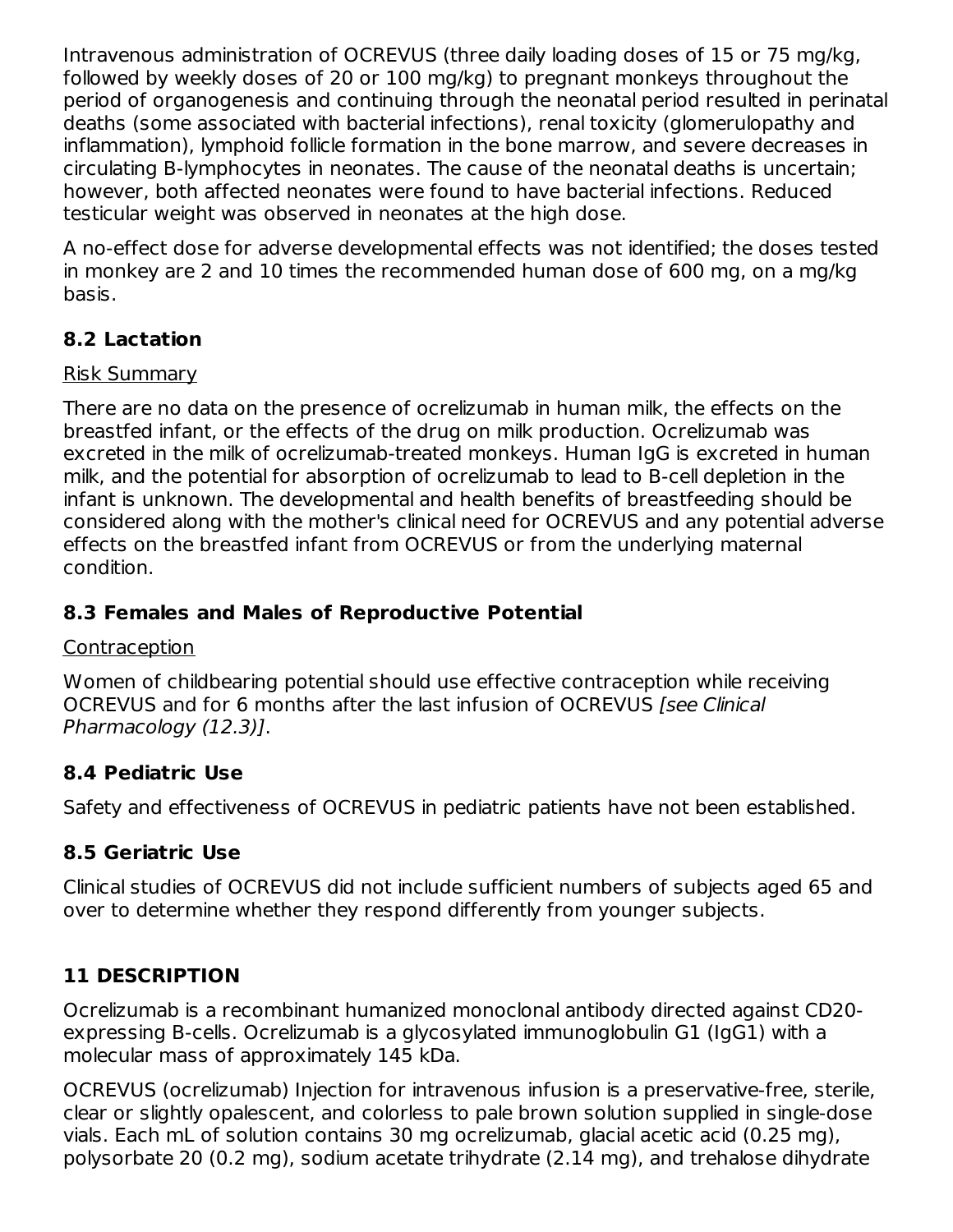# **12 CLINICAL PHARMACOLOGY**

## **12.1 Mechanism of Action**

The precise mechanism by which ocrelizumab exerts its therapeutic effects in multiple sclerosis is unknown, but is presumed to involve binding to CD20, a cell surface antigen present on pre-B and mature B lymphocytes. Following cell surface binding to B lymphocytes, ocrelizumab results in antibody-dependent cellular cytolysis and complement-mediated lysis.

## **12.2 Pharmacodynamics**

For B-cell counts, assays for  $CD19<sup>+</sup>$  B-cells are used because the presence of OCREVUS interferes with the CD20 assay. Treatment with OCREVUS reduces  $CD19<sup>+</sup>$  B-cell counts in blood by 14 days after infusion. In clinical studies, B-cell counts rose to above the lower limit of normal (LLN) or above baseline counts between infusions of OCREVUS at least one time in 0.3% to 4.1% of patients. In a clinical study of 51 patients, the median time for B-cell counts to return to either baseline or LLN was 72 weeks (range 27-175 weeks) after the last OCREVUS infusion. Within 2.5 years after the last infusion, B-cell counts rose to either baseline or LLN in 90% of patients.

## **12.3 Pharmacokinetics**

Pharmacokinetics (PK) of OCREVUS in MS clinical studies fit a two compartment model with time-dependent clearance. The overall exposure at the steady-state (AUC over the 24 week dosing intervals) of OCREVUS was 3,510 mcg/mL per day. In clinical studies in MS patients, maintenance doses of ocrelizumab were either 600 mg every 6 months (RMS patients) or two 300 mg infusions separated by 14 days every 6 months (PPMS patients). The mean maximum concentration was 212 mcg/mL in patients with RMS (600 mg infusion over 3.5 hours) and 141 mcg/mL in patients with PPMS (two 300 mg infusions over 2.5 hours administered within two weeks). The mean maximum peak concentrations (C<sub>max</sub>) of ocrelizumab in patients with relapsing-remitting multiple sclerosis (RRMS) observed after the 3.5-hour infusion and 2-hour infusion were 202  $\pm$ 42 (mean  $\pm$  SD) and 200  $\pm$  46 mcg/mL, respectively, compared to the previously reported C<sub>max</sub> of 212 mcg/mL. The pharmacokinetics of ocrelizumab was essentially linear and dose proportional between 400 mg and 2000 mg.

### **Distribution**

The population PK estimate of the central volume of distribution was 2.78 L. Peripheral volume and inter-compartment clearance were estimated at 2.68 L and 0.29 L/day, respectively.

## **Elimination**

Constant clearance was estimated at 0.17 L/day, and initial time-dependent clearance at 0.05 L/day, which declined with a half-life of 33 weeks. The terminal elimination half-life was 26 days.

### **Metabolism**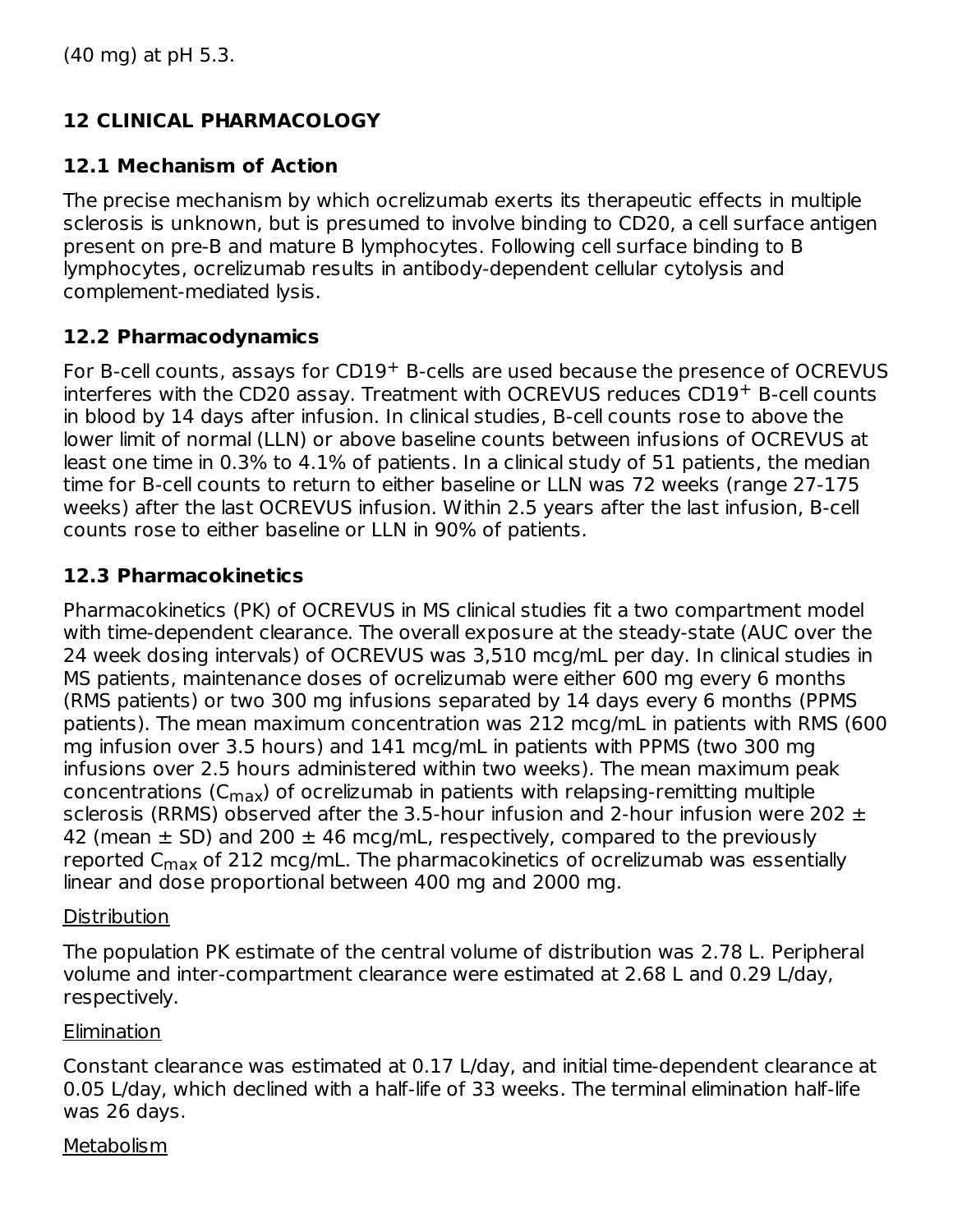The metabolism of OCREVUS has not been directly studied because antibodies are cleared principally by catabolism.

Specific Populations

## Renal impairment

Patients with mild renal impairment were included in clinical trials. No significant change in the pharmacokinetics of OCREVUS was observed in those patients.

### Hepatic impairment

Patients with mild hepatic impairment were included in clinical trials. No significant change in the pharmacokinetics of OCREVUS was observed in those patients.

# **13 NONCLINICAL TOXICOLOGY**

# **13.1 Carcinogenesis, Mutagenesis, Impairment of Fertility**

No carcinogenicity studies have been performed to assess the carcinogenic potential of OCREVUS.

No studies have been performed to assess the mutagenic potential of OCREVUS. As an antibody, OCREVUS is not expected to interact directly with DNA.

No effects on reproductive organs were observed in male monkeys administered ocrelizumab by intravenous injection (three loading doses of 15 or 75 mg/kg, followed by weekly doses of 20 or 100 mg/kg) for 8 weeks. There were also no effects on estrus cycle in female monkeys administered ocrelizumab over three menstrual cycles using the same dosing regimen. The doses tested in monkey are 2 and 10 times the recommended human dose of 600 mg, on a mg/kg basis.

# **14 CLINICAL STUDIES**

# **14.1 Relapsing Forms of Multiple Sclerosis (RMS)**

The efficacy of OCREVUS was demonstrated in two randomized, double-blind, doubledummy, active comparator-controlled clinical trials of identical design, in patients with RMS treated for 96 weeks (Study 1 and Study 2). The dose of OCREVUS was 600 mg every 24 weeks (initial treatment was given as two 300 mg IV infusions administered 2 weeks apart, and subsequent doses were administered as a single 600 mg IV infusion) and placebo subcutaneous injections were given 3 times per week. The dose of REBIF, the active comparator, was 44 mcg given as subcutaneous injections 3 times per week and placebo IV infusions were given every 24 weeks. Both studies included patients who had experienced at least one relapse within the prior year, or two relapses within the prior two years, and had an Expanded Disability Status Scale (EDSS) score from 0 to 5.5. Patients with primary progressive forms of multiple sclerosis (MS) were excluded. Neurological evaluations were performed every 12 weeks and at the time of a suspected relapse. Brain MRIs were performed at baseline and at Weeks 24, 48, and 96.

The primary outcome of both Study 1 and Study 2 was the annualized relapse rate (ARR). Additional outcome measures included the proportion of patients with confirmed disability progression, the mean number of MRI T1 gadolinium (Gd)-enhancing lesions at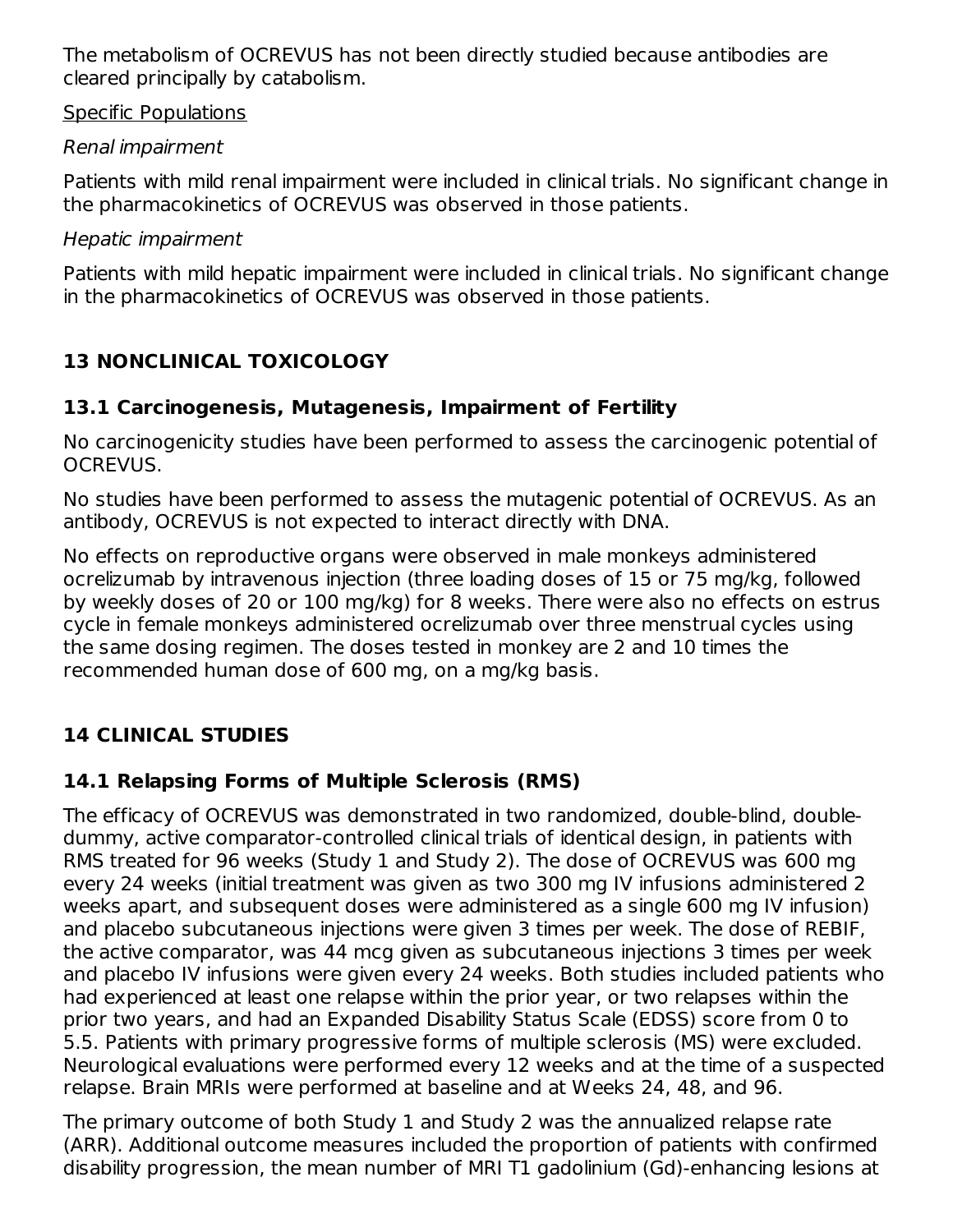Weeks 24, 48, and 96, and new or enlarging MRI T2 hyperintense lesions. Progression of disability was defined as an increase of 1 point or more from the baseline EDSS score attributable to MS when the baseline EDSS score was 5.5 or less, or 0.5 points or more when the baseline EDSS score was above 5.5. Disability progression was considered confirmed when the increase in the EDSS was confirmed at a regularly scheduled visit 12 weeks after the initial documentation of neurological worsening. The primary population for analysis of confirmed disability progression was the pooled population from Studies 1 and 2.

In Study 1, 410 patients were randomized to OCREVUS and 411 to REBIF; 11% of OCREVUS-treated and 17% of REBIF-treated patients did not complete the 96-week double-blind treatment period. The baseline demographic and disease characteristics were balanced between the two treatment groups. At baseline, the mean age of patients was 37 years; 66% were female. The mean time from MS diagnosis to randomization was 3.8 years, the mean number of relapses in the previous year was 1.3, and the mean EDSS score was 2.8; 74% of patients had not been treated with a non-steroid therapy for MS in the 2 years prior to the study. At baseline, 40% of patients had one or more T1 Gd-enhancing lesions (mean 1.8).

In Study 2, 417 patients were randomized to OCREVUS and 418 to REBIF; 14% of OCREVUS-treated and 23% of REBIF-treated patients did not complete the 96-week double-blind treatment period. The baseline demographic and disease characteristics were balanced between the two treatment groups. At baseline, the mean age of patients was 37 years; 66% were female. The mean time from MS diagnosis to randomization was 4.1 years, the mean number of relapses in the previous year was 1.3, and the mean EDSS score was 2.8; 74% of patients had not been treated with a non-steroid therapy for MS in the 2 years prior to the study. At baseline, 40% of OCREVUS-treated patients had one or more T1 Gd-enhancing lesions (mean 1.9).

In Study 1 and Study 2, OCREVUS significantly lowered the annualized relapse rate and the proportion of patients with disability progression confirmed at 12 weeks after onset compared to REBIF. Results for Study 1 and Study 2 are presented in Table 4 and Figure 1.

|                                                              | Study 1                                       |                                                    | <b>Study 2</b>                                |                                                    |
|--------------------------------------------------------------|-----------------------------------------------|----------------------------------------------------|-----------------------------------------------|----------------------------------------------------|
| <b>Endpoints</b>                                             | <b>OCREVUS</b><br>600 mg<br>every 24<br>weeks | <b>REBIF 44</b><br>mcg<br>three<br>times a<br>week | <b>OCREVUS</b><br>600 mg<br>every 24<br>weeks | <b>REBIF 44</b><br>mcg<br>three<br>times a<br>week |
|                                                              | $N = 410$                                     | $N = 411$                                          | $N = 417$                                     | $N = 418$                                          |
| <b>Clinical Endpoints</b>                                    |                                               |                                                    |                                               |                                                    |
| Annualized Relapse Rate<br>(Primary Endpoint)                | 0.156                                         | 0.292                                              | 0.155                                         | 0.290                                              |
| <b>Relative Reduction</b>                                    | 46% ( $p < 0.0001$ )                          |                                                    | 47% (p<0.0001)                                |                                                    |
| <b>Proportion Relapse-free</b>                               | 83%                                           | 71%                                                | 82%                                           | 72%                                                |
| Proportion of Patients with 12-<br>week Confirmed Disability |                                               |                                                    | 9.8% OCREVUS vs 15.2% REBIF                   |                                                    |

#### **Table 4 Key Clinical and MRI Endpoints in RMS Patients from Study 1 and Study 2**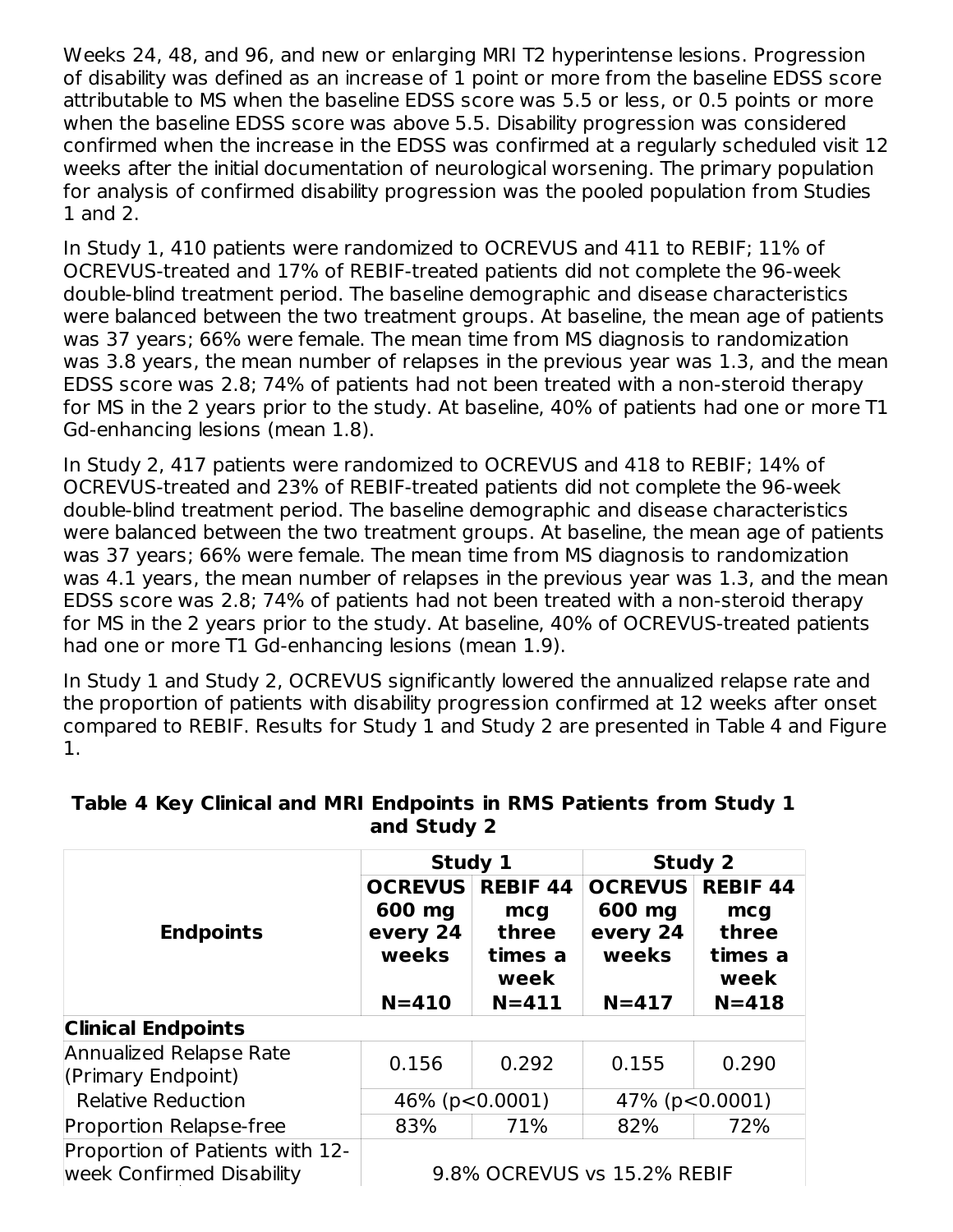| Progression*                                                              |       |                        |                 |                        |
|---------------------------------------------------------------------------|-------|------------------------|-----------------|------------------------|
| <b>Risk Reduction (Pooled</b><br>Analysis <sup>†</sup> )                  |       |                        | 40%; $p=0.0006$ |                        |
| <b>MRI Endpoints</b>                                                      |       |                        |                 |                        |
| Mean number of T1 Gd-<br>enhancing lesions per MRI scan                   | 0.016 | 0.286                  | 0.021           | 0.416                  |
| <b>Relative Reduction</b>                                                 |       | $94\%$ (p < 0.0001)    |                 | $95\%$ (p < 0.0001)    |
| Mean number of new and/or<br>enlarging T2 hyperintense<br>lesions per MRI | 0.323 | 1.413                  | 0.325           | 1.904                  |
| <b>Relative Reduction</b>                                                 |       | $77\%$ (p $< 0.0001$ ) |                 | $83\%$ (p $< 0.0001$ ) |

 $\ast$  Defined as an increase of 1.0 point or more from the baseline Expanded Disability Status Scale (EDSS) score for patients with baseline score of 5.5 or less, or 0.5 or more when the baseline score is greater than 5.5, Kaplan-Meier estimates at Week 96.

† Data prospectively pooled from Study 1 and Study 2.

#### **Figure 1 Kaplan-Meier Plot<sup>\*</sup> of Time to Onset of Confirmed Disability Progression Sustained for at Least 12 Weeks with the Initial Event of Neurological Worsening Occurring During the Double-blind Treatment Period in Pooled Studies 1 and 2 in Patients with RMS (Pooled ITT Population)**



\* Pre-specified pooled analysis of Study 1 and 2

In exploratory subgroup analyses of Study 1 and Study 2, the effect of OCREVUS on annualized relapse rate and disability progression was similar in male and female patients.

# **14.2 Primary Progressive Multiple Sclerosis (PPMS)**

Study 3 was a randomized, double-blind, placebo-controlled clinical trial in patients with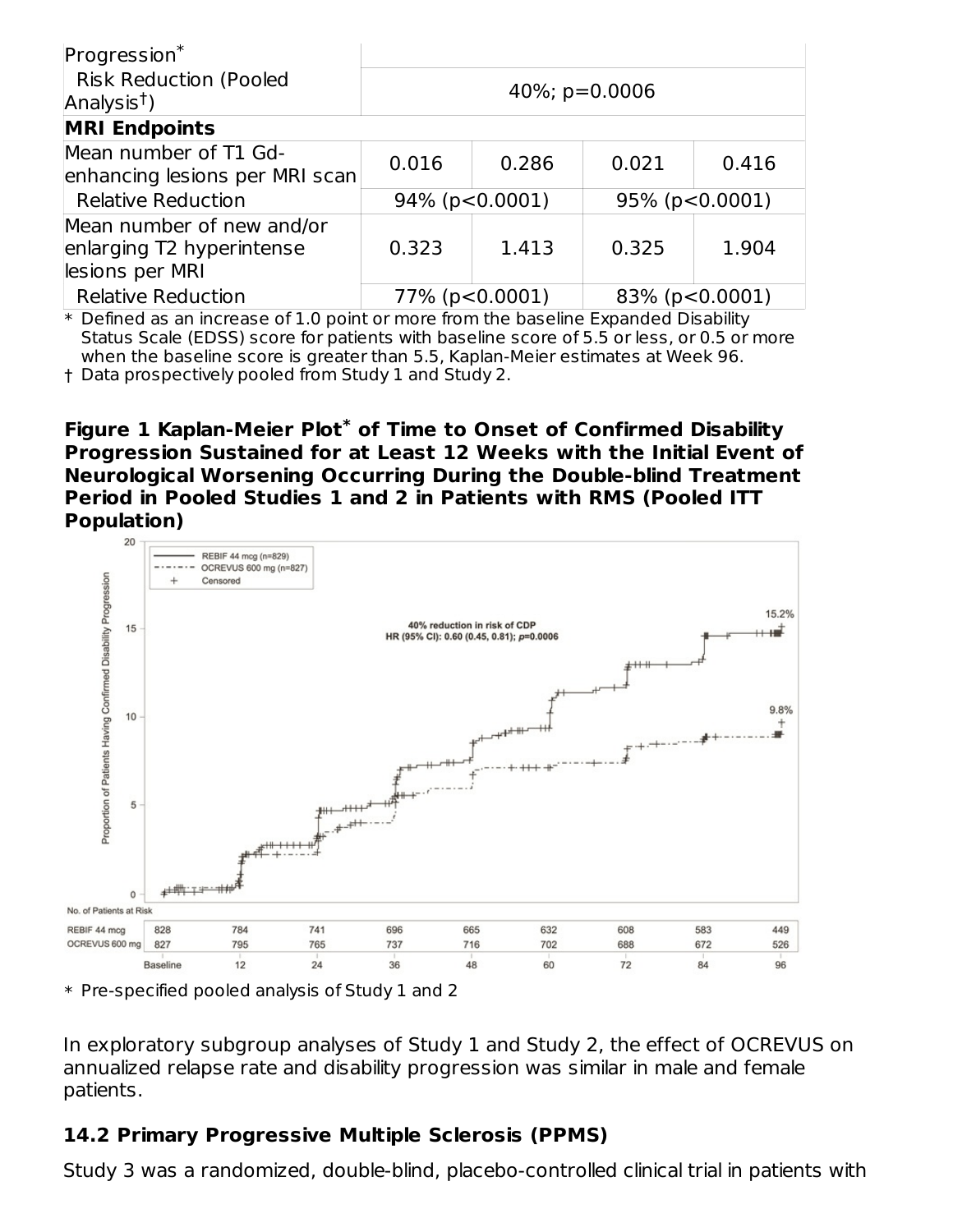PPMS. Patients were randomized 2:1 to receive either OCREVUS 600 mg or placebo as two 300 mg intravenous infusions 2 weeks apart every 24 weeks for at least 120 weeks. Selection criteria required a baseline EDSS of 3 to 6.5 and a score of 2 or greater for the EDSS pyramidal functional system due to lower extremity findings. Neurological assessments were conducted every 12 weeks. An MRI scan was obtained at baseline and at Weeks 24, 48, and 120.

In Study 3, the primary outcome was the time to onset of disability progression attributable to MS confirmed to be present at the next neurological assessment at least 12 weeks later. Disability progression occurred when the EDSS score increased by 1 point or more from the baseline EDSS if the baseline EDSS was 5.5 points or less, or by 0.5 points or more if the baseline EDSS was more than 5.5 points. In Study 3, confirmed disability progression also was deemed to have occurred if patients who had onset of disability progression discontinued participation in the study before the next assessment. Additional outcome measures included timed 25-foot walk, and percentage change in T2 hyperintense lesion volume.

Study 3 randomized 488 patients to OCREVUS and 244 to placebo; 21% of OCREVUStreated patients and 34% of placebo-treated patients did not complete the trial. The baseline demographic and disease characteristics were balanced between the two treatment groups. At baseline, the mean age of patients was 45; 49% were female. The mean time since symptom onset was 6.7 years, the mean EDSS score was 4.7, and 26% had one or more T1 Gd-enhancing lesions at baseline; 88% of patients had not been treated previously with a non-steroid treatment for MS. The time to onset of disability progression confirmed at 12 weeks after onset was significantly longer for OCREVUS-treated patients than for placebo-treated patients (see Figure 2). Results for Study 3 are presented in Table 5 and Figure 2.

|                                                                                           | <b>Study 3</b>                                                                                             |                             |
|-------------------------------------------------------------------------------------------|------------------------------------------------------------------------------------------------------------|-----------------------------|
| <b>Endpoints</b>                                                                          | <b>OCREVUS</b><br>600 mg (two<br>300 mg<br>infusions two<br>weeks apart<br>every 24<br>weeks)<br>$N = 488$ | <b>Placebo</b><br>$N = 244$ |
|                                                                                           |                                                                                                            |                             |
| <b>Clinical Outcomes</b>                                                                  |                                                                                                            |                             |
| Proportion of patients with 12-week Confirmed<br>Disability Progression*                  | 32.9%                                                                                                      | 39.3%                       |
| <b>Risk reduction</b>                                                                     | $24\%$ ; p=0.0321                                                                                          |                             |
| <b>MRI Endpoints</b>                                                                      |                                                                                                            |                             |
| Mean change in volume of T2 lesions, from                                                 | $-0.39$                                                                                                    | 0.79                        |
| baseline to Week $120$ (cm <sup>3</sup> )                                                 | p<0.0001                                                                                                   |                             |
| $*$ Defined as an increase of 1.0 point or more from the baseline EDSS score for patients |                                                                                                            |                             |

#### **Table 5 Key Clinical and MRI Endpoints in PPMS patients for Study 3**

\* Defined as an increase of 1.0 point or more from the baseline EDSS score for patients with baseline score of 5.5 or less, or an increase of 0.5 or more when the baseline score is more than 5.5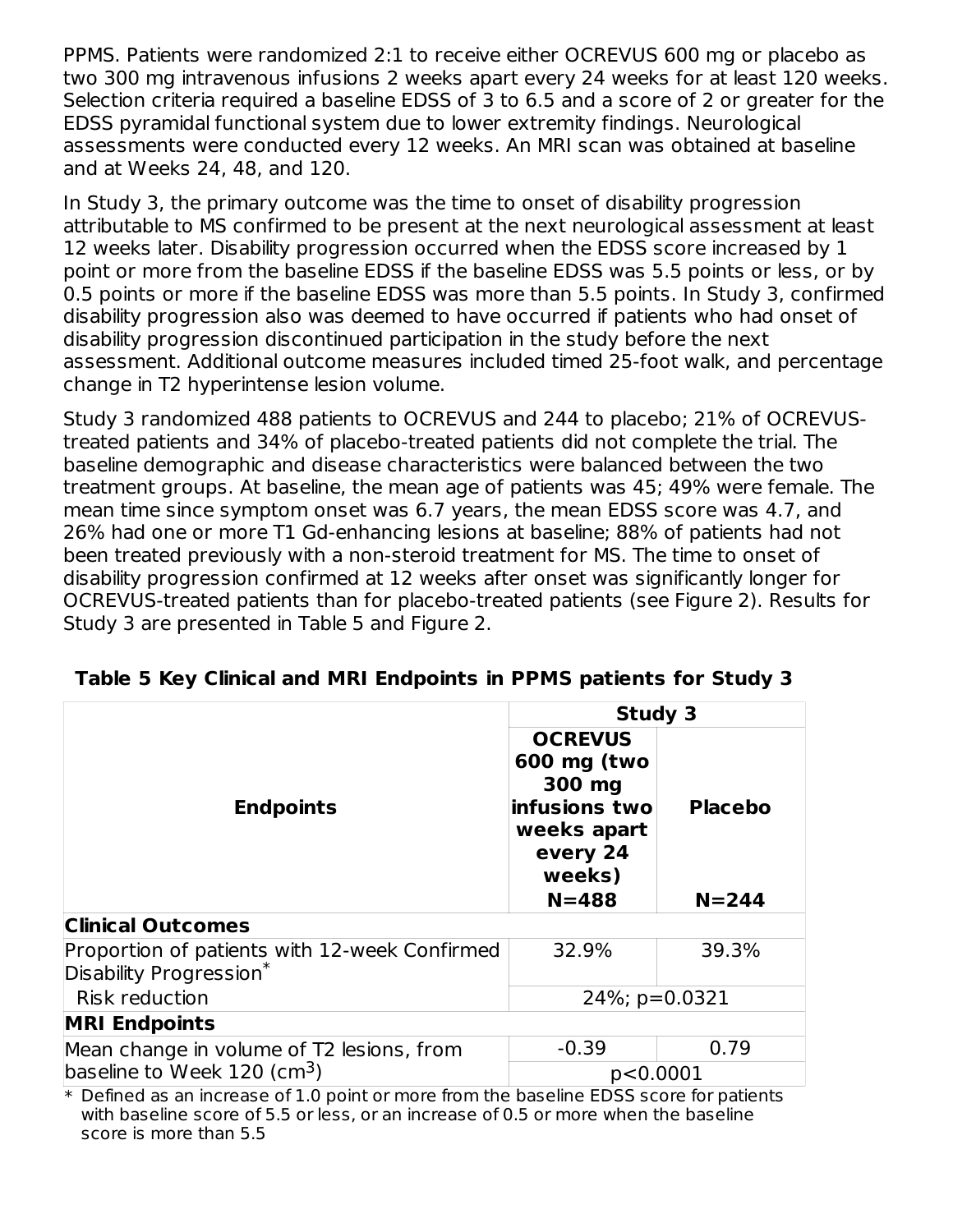**Figure 2 Kaplan-Meier Plot of Time to Onset of Confirmed Disability Progression Sustained for at Least 12 Weeks with the Initial Event of Neurological Worsening Occurring During the Double-blind Treatment Period in Study 3 \***



\* All patients in this analysis had a minimum of 120 weeks of follow-up. The primary analysis is based on all disability progression events accrued including 21 without confirmatory EDSS at 12 weeks.

In the overall population in Study 3, the proportion of patients with 20 percent worsening of the timed 25-foot walk confirmed at 12 weeks was 49% in OCREVUStreated patients compared to 59% in placebo-treated patients (25% risk reduction).

In exploratory subgroup analyses of Study 3, the proportion of female patients with disability progression confirmed at 12 weeks after onset was similar in OCREVUS-treated patients and placebo-treated patients (approximately 36% in each group). In male patients, the proportion of patients with disability progression confirmed at 12 weeks after onset was approximately 30% in OCREVUS-treated patients and 43% in placebotreated patients. Clinical and MRI endpoints that generally favored OCREVUS numerically in the overall population, and that showed similar trends in both male and female patients, included annualized relapse rate, change in T2 lesion volume, and number of new or enlarging T2 lesions.

# **14.3 Safety Study of 2-Hour Infusions**

The safety of the 2-hour OCREVUS infusion was evaluated in Study 4 (NCT03085810), a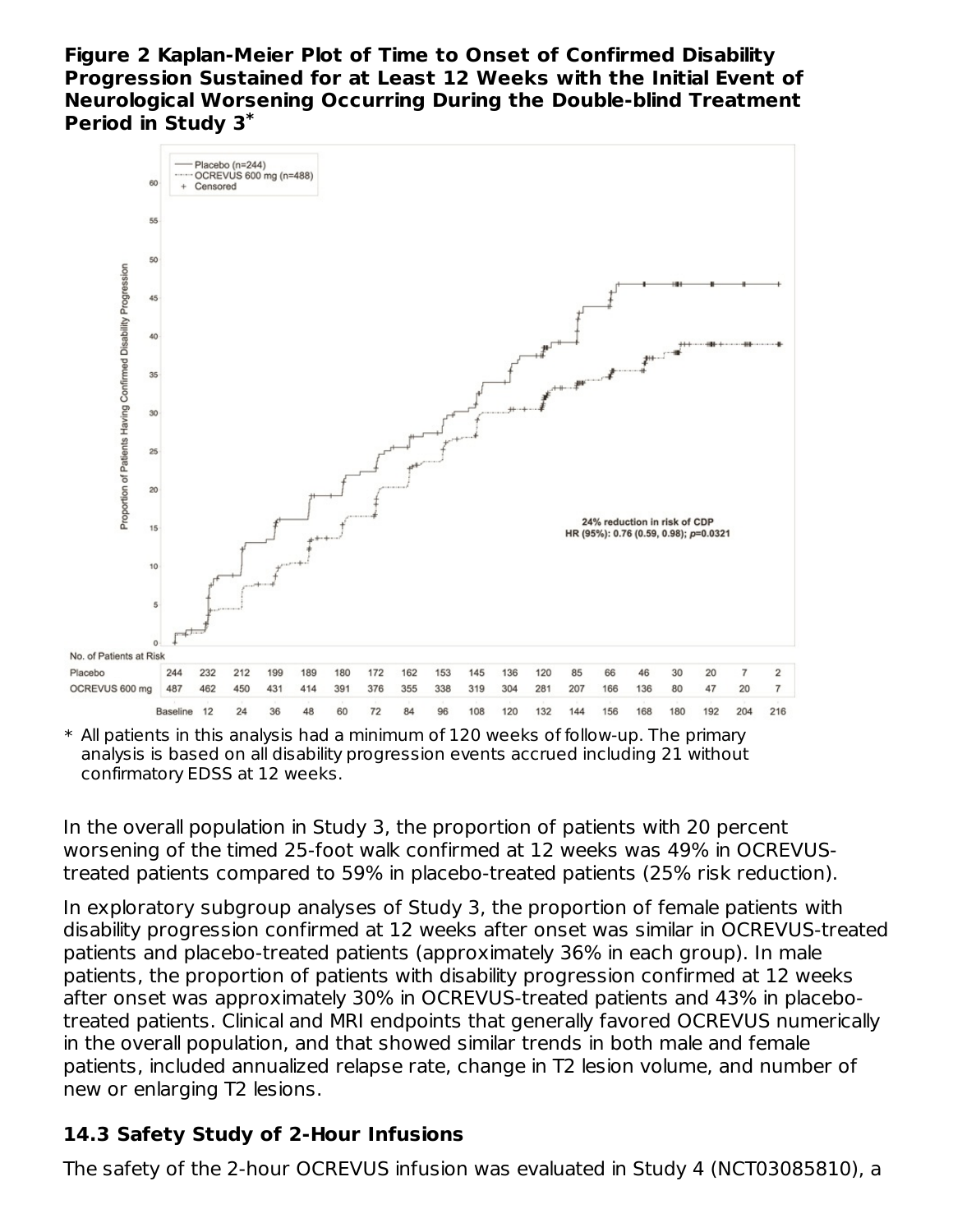prospective, multicenter, randomized, double-blind, controlled, parallel arm substudy in patients with Relapsing-Remitting Multiple Sclerosis who were naïve to other non-steroid therapies for MS and did not experience a serious infusion reaction with any previous OCREVUS infusion. The first dose of OCREVUS was administered as two 300 mg infusions (600 mg total) separated by 14 days. After enrollment in the substudy, patients were randomized in a 1:1 ratio to receive infusions over approximately 3.5 hours or 2-hours, after appropriate premedication [see Dosage and Administration (2.2)], every 24 weeks. The randomization was stratified by region and the dose at which patients were first randomized.

The primary endpoint of the substudy was the proportion of patients with infusion reactions occurring during or within 24 hours following the first randomized infusion of OCREVUS. The primary analysis was performed when 580 patients were randomized, at which time 469/579 (81%) of the treated patients had received only a single randomized infusion of OCREVUS. The proportions of patients with infusion reactions occurring during or within 24 hours following the first randomized infusion in this substudy were similar between the 2-hour and 3.5-hour infusion groups (24.4% versus 23.3%, respectively). Overall, in all randomized doses, 27.1% of the patients in the 2-hour infusion group and 25.0% of the patients in the 3.5-hour infusion group reported mild or moderate infusion reactions; two infusion reactions were severe in intensity, with one severe infusion reaction (0.3%) reported in one patient in each group in this substudy [see Warnings and Precautions (5.1)]. There were no life-threatening, fatal, or serious infusion reactions in this substudy.

## **16 HOW SUPPLIED/STORAGE AND HANDLING**

OCREVUS (ocrelizumab) injection is a preservative-free, sterile, clear or slightly opalescent, and colorless to pale brown solution supplied as a carton containing one 300 mg/10 mL (30 mg/mL) single-dose vial (NDC 50242-150-01).

Store OCREVUS vials at 2°C to 8°C (36°F to 46°F) in the outer carton to protect from light. Do not freeze or shake.

## **17 PATIENT COUNSELING INFORMATION**

Advise the patient to read the FDA-approved patient labeling (Medication Guide).

### Infusion Reactions

Inform patients about the signs and symptoms of infusion reactions, and that infusion reactions can occur up to 24 hours after infusion. Advise patients to contact their healthcare provider immediately for signs or symptoms of infusion reactions [see Warnings and Precautions (5.1)].

### Infection

Advise patients to contact their healthcare provider for any signs of infection during treatment or after the last dose [see Clinical Pharmacology (12.2)]. Signs include fever, chills, constant cough, or signs of herpes such as cold sore, shingles, or genital sores [see Warnings and Precautions (5.2)].

Advise patients that PML has happened with drugs that are similar to OCREVUS and may happen with OCREVUS. Inform the patient that PML is characterized by a progression of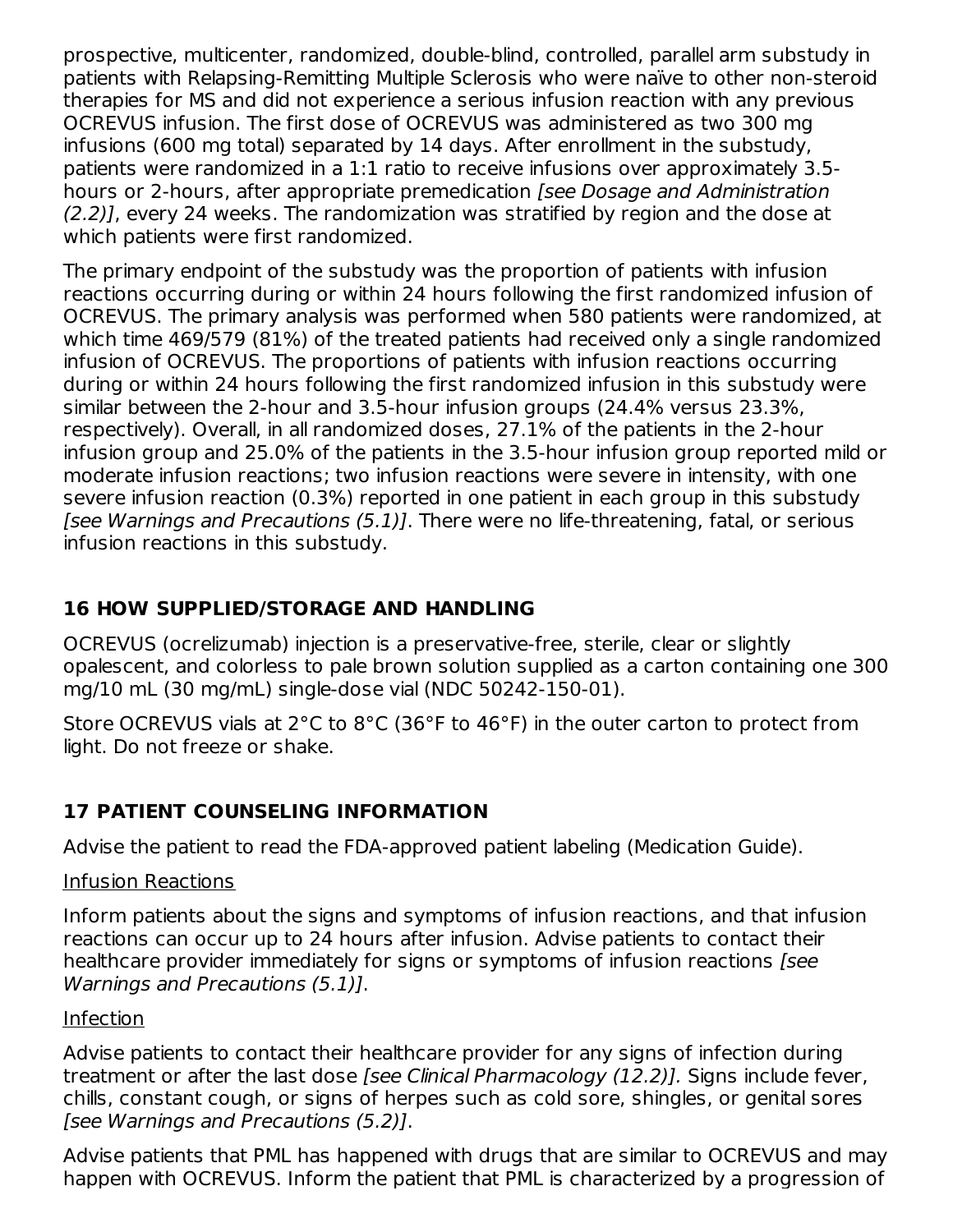happen with OCREVUS. Inform the patient that PML is characterized by a progression of deficits and usually leads to death or severe disability over weeks or months. Instruct the patient of the importance of contacting their doctor if they develop any symptoms suggestive of PML. Inform the patient that typical symptoms associated with PML are diverse, progress over days to weeks, and include progressive weakness on one side of the body or clumsiness of limbs, disturbance of vision, and changes in thinking, memory, and orientation leading to confusion and personality changes [see Warnings and Precautions (5.2)].

Advise patients that OCREVUS may cause reactivation of hepatitis B infection and that monitoring will be required if they are at risk [see Warnings and Precautions (5.2)].

Advise patients that herpes infections, including serious herpes infections affecting the central nervous system, skin, and eyes, have occurred during treatment with OCREVUS. Advise patients to promptly contact their healthcare provider if they experience any signs or symptoms of herpes infections including oral or genital symptoms, fever, skin rash, pain, itching, decreased visual acuity, eye redness, eye pain, headache, neck stiffness, or change in mental status [see Warnings and Precautions (5.2)].

#### Vaccination

Advise patients to complete any required live or live-attenuated vaccinations at least 4 weeks and, whenever possible, non-live vaccinations at least 2 weeks prior to initiation of OCREVUS. Administration of live-attenuated or live vaccines is not recommended during OCREVUS treatment and until B-cell recovery [see Warnings and Precautions (5.2)].

#### **Malignancies**

Advise patients that an increased risk of malignancy, including breast cancer, may exist with OCREVUS. Advise patients that they should follow standard breast cancer screening quidelines [see Warnings and Precautions (5.4)].

### Contraception

Females of childbearing potential should use effective contraception while receiving OCREVUS and for 6 months after the last infusion of OCREVUS [see Clinical Pharmacology (12.3)].

### Pregnancy Registry

Instruct patients that if they are pregnant or plan to become pregnant while taking OCREVUS they should inform their healthcare provider [see Use in Specific Populations  $(8.1)$ .

Encourage patients to enroll in the OCREVUS Pregnancy Registry if they become pregnant while taking OCREVUS [see Use in Specific Populations (8.1)].

## **OCREVUS [ocrelizumab] ®**

Manufactured by: **Genentech, Inc**. A Member of the Roche Group 1 DNA Way South San Francisco, CA 94080-4990

OCREVUS is a registered trademark of Genentech, Inc. ©2021 Genentech, Inc.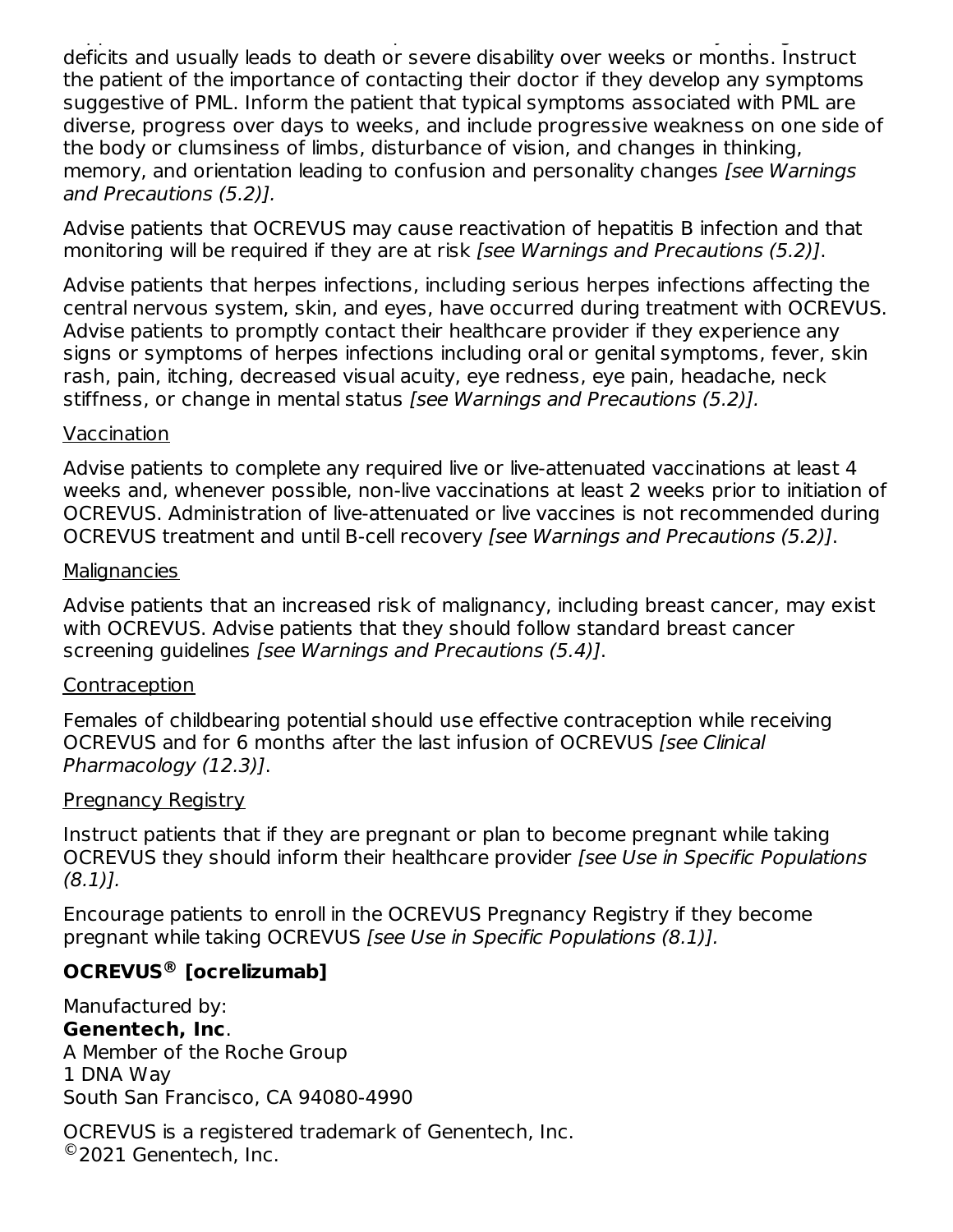# **MEDICATION GUIDE** OCREVUS<sup>®</sup> (oak-rev-us) (ocrelizumab) injection, for intravenous use

**What is the most important information I should know about OCREVUS? OCREVUS can cause serious side effects, including:**

- **Infusion reactions**: Infusion reactions are a common side effect of OCREVUS, which can be serious and may require you to be hospitalized. You will be monitored during your infusion and for at least 1 hour after each infusion of OCREVUS for signs and symptoms of an infusion reaction. Tell your healthcare provider or nurse if you get any of these symptoms:
	- $\circ$  itchy skin
- trouble breathing  $\circ$  throat irritation or
- <sup>o</sup> rash
- hives
- ∘ tiredness
- **o** feeling faint

pain

- coughing or wheezing fever
	- redness on your face (flushing)
- nausea headache
- **o** swelling of the throat
- dizziness
- shortness of breath
- fatigue
- fast heart beat

**These infusion reactions can happen for up to 24 hours after your infusion**.

It is important that you call your healthcare provider right away if you get any of the signs or symptoms listed above after each infusion.

If you get infusion reactions, your healthcare provider may need to stop or slow down the rate of your infusion.

## **Infection:**

- OCREVUS increases your risk of getting upper respiratory tract infections, lower respiratory tract infections, skin infections, and herpes infections. Infections are a common side effect, which can be serious**.** Tell your healthcare provider if you have an infection or have any of the following signs of infection including fever, chills, or a cough that does not go away. Signs of herpes infection include:
	- cold sores
- $\bullet$  genital sores
- $\bullet$  pain

• shingles

- $\bullet$  skin rash
- 
- $\bullet$  itching

Signs of a more serious herpes infection include:

- $\bullet$  changes in vision
- severe or persistent confusion
- eye redness or eye pain headache
- - stiff neck

Signs of infection can happen during treatment or after you have received your last dose of OCREVUS. Tell your healthcare provider right away if you have an infection. Your healthcare provider should delay your treatment with OCREVUS until your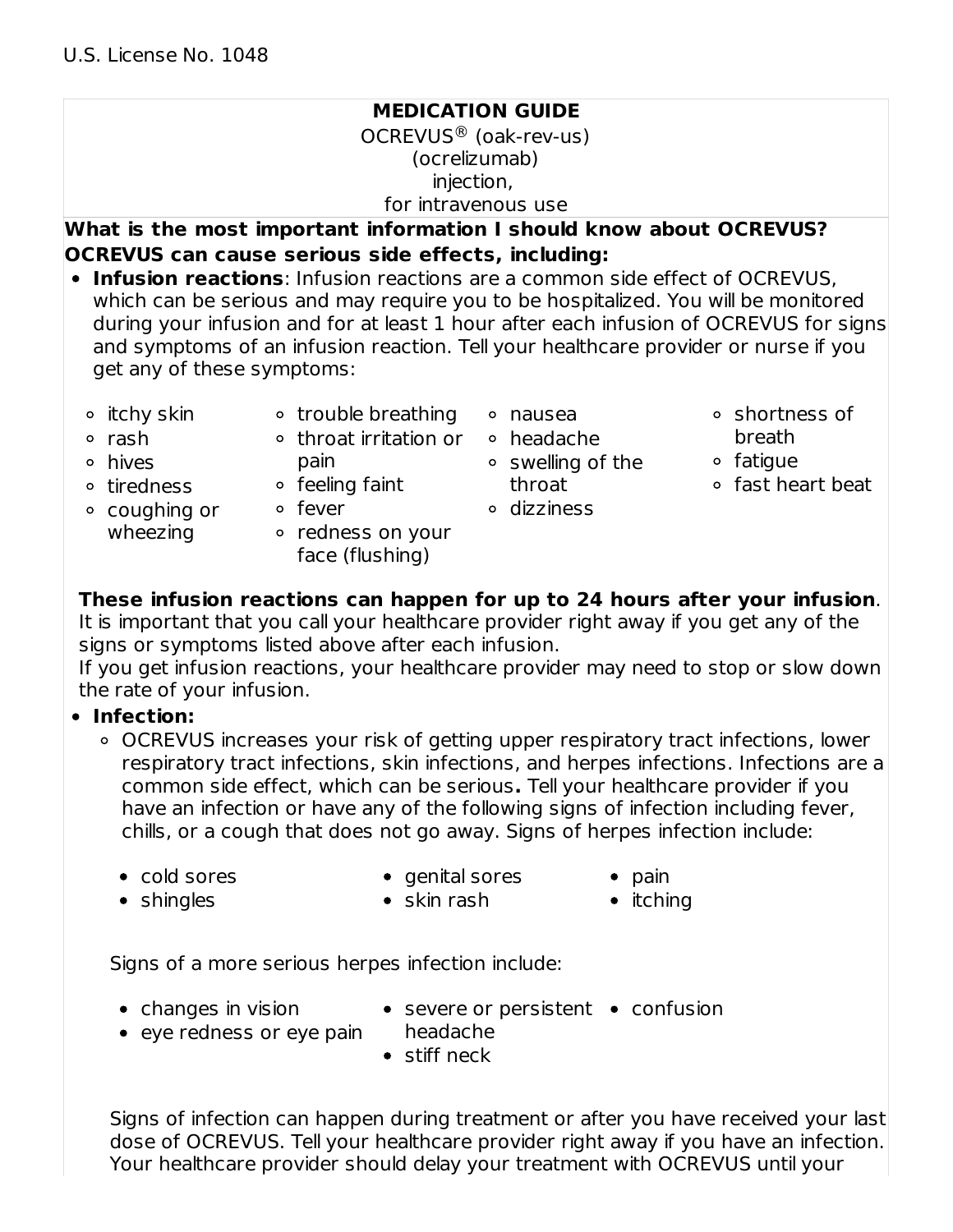infection is gone.

- **Progressive Multifocal Leukoencephalopathy (PML):** Although no cases have been seen with OCREVUS treatment in clinical trials, PML may happen with OCREVUS. PML is a rare brain infection that usually leads to death or severe disability. Tell your healthcare provider right away if you have any new or worsening neurologic signs or symptoms. These may include problems with thinking, balance, eyesight, weakness on 1 side of your body, strength, or using your arms or legs.
- **Hepatitis B virus (HBV) reactivation**: Before starting treatment with OCREVUS, your healthcare provider will do blood tests to check for hepatitis B viral infection. If you have ever had hepatitis B virus infection, the hepatitis B virus may become active again during or after treatment with OCREVUS. Hepatitis B virus becoming active again (called reactivation) may cause serious liver problems including liver failure or death. Your healthcare provider will monitor you if you are at risk for hepatitis B virus reactivation during treatment and after you stop receiving OCREVUS.
- **Weakened immune system**: OCREVUS taken before or after other medicines that weaken the immune system could increase your risk of getting infections.
- **Decreased immunoglobulins:** OCREVUS may cause a decrease in some types of immunoglobulins. Your healthcare provider will do blood tests to check your blood immunoglobulin levels.

### See **"What are the possible side effects of OCREVUS?**" for more information about side effects.

## **What is OCREVUS?**

OCREVUS is a prescription medicine used to treat:

- relapsing forms of multiple sclerosis (MS), to include clinically isolated syndrome, relapsing-remitting disease, and active secondary progressive disease, in adults.
- primary progressive MS, in adults.

It is not known if OCREVUS is safe and effective in children.

## **Who should not receive OCREVUS?**

- **Do not** receive OCREVUS if you have an active hepatitis B virus (HBV) infection.
- **Do not** receive OCREVUS if you have had a life-threatening allergic reaction to OCREVUS. Tell your healthcare provider if you have had an allergic reaction to OCREVUS or any of its ingredients in the past. See **"What are the ingredients in OCREVUS?"** for a complete list of ingredients in OCREVUS.

### **Before receiving OCREVUS, tell your healthcare provider about all of your medical conditions, including if you:**

- have or think you have an infection. See **"What is the most important information I should know about OCREVUS?"**
- have ever taken, take, or plan to take medicines that affect your immune system, or other treatments for MS. These medicines could increase your risk of getting an infection.
- have ever had hepatitis B or are a carrier of the hepatitis B virus.
- have had a recent vaccination or are scheduled to receive any vaccinations.
	- **You should receive any required 'live' or 'live-attenuated' vaccines at**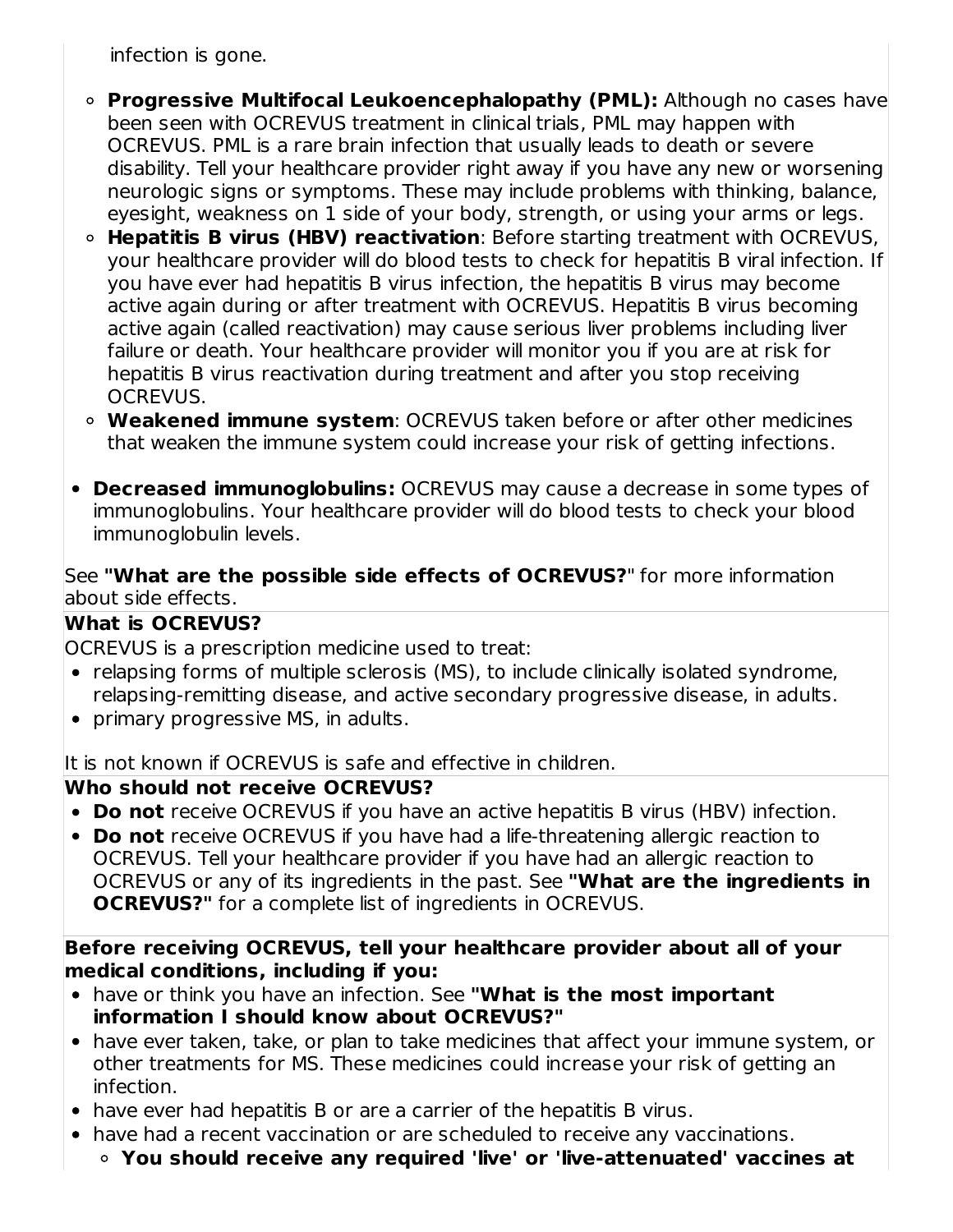**least 4 weeks before you start treatment with OCREVUS.** You **should not receive** 'live' or 'live-attenuated' vaccines while you are being treated with OCREVUS and until your healthcare provider tells you that your immune system is no longer weakened.

- **When possible, you should receive any 'non-live' vaccines at least 2 weeks before you start treatment with OCREVUS.** If you would like to receive any non-live (inactivated) vaccines, including the seasonal flu vaccine, while you are being treated with OCREVUS, talk to your healthcare provider.
- If you have a baby and you received OCREVUS during your pregnancy, it is important to tell your baby's healthcare provider about receiving OCREVUS so they can decide when your baby should be vaccinated.
- are pregnant, think that you might be pregnant, or plan to become pregnant. It is not known if OCREVUS will harm your unborn baby. You should use birth control (contraception) during treatment with OCREVUS and for 6 months after your last infusion of OCREVUS. Talk with your healthcare provider about what birth control method is right for you during this time.
	- **Pregnancy Registry**. There is a pregnancy registry for women who take OCREVUS during pregnancy. If you become pregnant while receiving OCREVUS, tell your healthcare provider right away. Talk to your healthcare provider about registering with the OCREVUS Pregnancy Registry. The purpose of this registry is to collect information about your health and your baby's health. Your healthcare provider can enroll you in this registry by calling 1-833-872-4370 or visiting www.ocrevuspregnancyregistry.com.
- are breastfeeding or plan to breastfeed. It is not known if OCREVUS passes into your breast milk. Talk to your healthcare provider about the best way to feed your baby if you take OCREVUS.

#### **Tell your healthcare provider about all the medicines you take,** including prescription and over-the-counter medicines, vitamins, and herbal supplements. **How will I receive OCREVUS?**

- - OCREVUS is given through a needle placed in your vein (intravenous infusion) in your arm.
- Before treatment with OCREVUS, your healthcare provider will give you a corticosteroid medicine and an antihistamine to help reduce infusion reactions (make them less frequent and less severe). You may also receive other medicines to help reduce infusion reactions. See **"What is the most important information I should know about OCREVUS?"**
- Your first full dose of OCREVUS will be given as 2 separate infusions, 2 weeks apart. Each infusion will last about 2 hours and 30 minutes.
- Your next doses of OCREVUS will be given as 1 infusion every 6 months. These infusions will last about 2 hours to 3 hours and 30 minutes depending on the infusion rate prescribed by your healthcare provider.

# **What are the possible side effects of OCREVUS?**

**OCREVUS may cause serious side effects, including:**

- see "**What is the most important information I should know about OCREVUS?"**
- **risk of cancers (malignancies) including breast cancer.** Follow your healthcare provider's instructions about standard screening guidelines for breast cancer.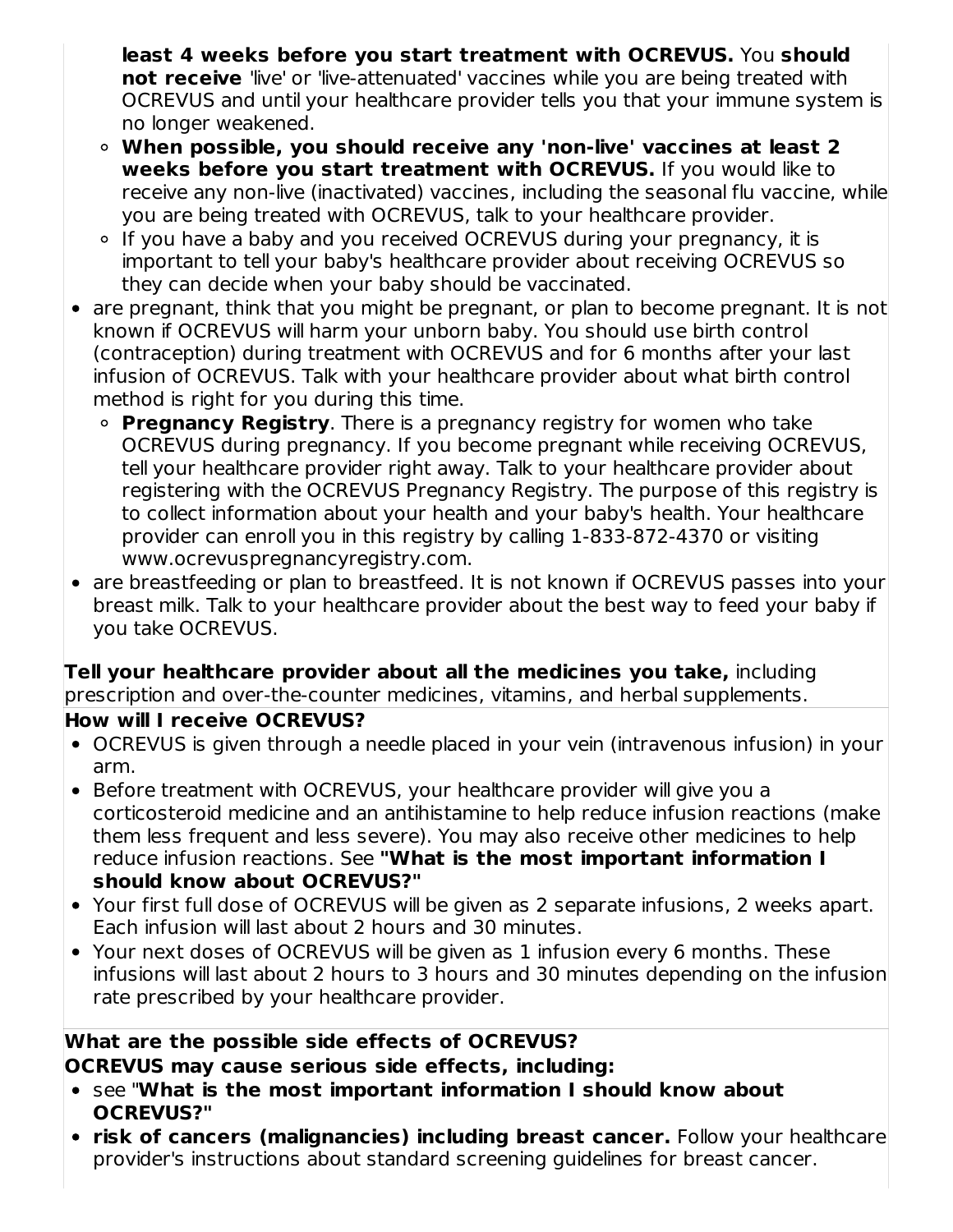This Medication Guide has been approved by the U.S. Food and Drug Administration Revised: 12/2020 These are not all the possible side effects of OCREVUS. Call your doctor for medical advice about side effects. You may report side effects to FDA at 1-800-FDA-1088. **General information about the safe and effective use of OCREVUS.** Medicines are sometimes prescribed for purposes other than those listed in a Medication Guide. You can ask your pharmacist or healthcare provider for information about OCREVUS that is written for health professionals. **What are the ingredients in OCREVUS? Active ingredient:** ocrelizumab. **Inactive ingredients:** glacial acetic acid, polysorbate 20, sodium acetate trihydrate, trehalose dihydrate. Manufactured by: Genentech, Inc., A Member of the Roche Group, 1 DNA Way, South San Francisco, CA 94080-4990 U.S. License No. 1048 For more information, go to www.OCREVUS.com or call 1-844-627-3887.

Representative sample of labeling (see the HOW SUPPLIED section for complete listing):

# **PRINCIPAL DISPLAY PANEL - 300 mg/10 mL Vial Carton**

NDC 50242-150-01

Ocrevus ®(ocrelizumab) Injection

300 mg/10 mL (30 mg/mL)

For Intravenous Infusion. Must Be Diluted.

Single-Dose Vial. Discard Unused Portion.

Attention Pharmacist: Dispense the accompanying Medication Guide to each patient.

Rx only

1 vial

Genentech

10233065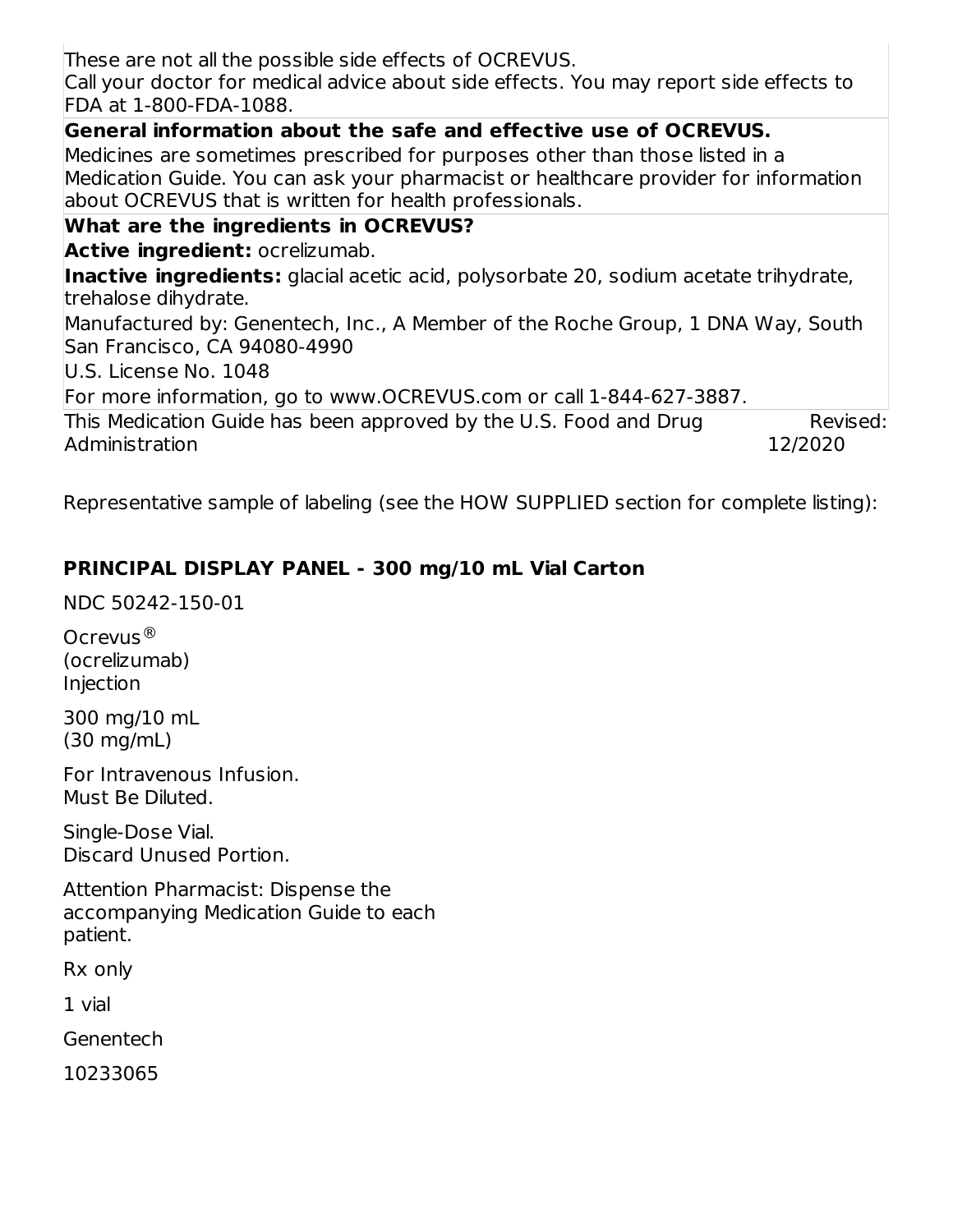| NDC 50242-150-01<br><b>Ocrevus</b> <sup>®</sup><br>(ocrelizumab)<br>Injection                                                                                                                                 |
|---------------------------------------------------------------------------------------------------------------------------------------------------------------------------------------------------------------|
| 300 mg/10 mL<br>$(30 \text{ mg/mL})$                                                                                                                                                                          |
| For Intravenous Infusion.<br><b>Must Be Diluted.</b><br>Single-Dose Vial.<br><b>Discard Unused Portion.</b><br><b>Attention Pharmacist: Dispense the</b><br>accompanying Medication Guide to each<br>patient. |
| $\mathbf R$ only<br>Genentech<br>1 vial                                                                                                                                                                       |

| <b>OCREVUS</b><br>ocrelizumab injection                        |                         |                           |                 |
|----------------------------------------------------------------|-------------------------|---------------------------|-----------------|
| <b>Product Information</b>                                     |                         |                           |                 |
| <b>Product Type</b>                                            | HUMAN PRESCRIPTION DRUG | <b>Item Code (Source)</b> | NDC:50242-150   |
| <b>Route of Administration</b>                                 | <b>INTRAVENOUS</b>      |                           |                 |
|                                                                |                         |                           |                 |
| <b>Active Ingredient/Active Moiety</b>                         |                         |                           |                 |
|                                                                | <b>Ingredient Name</b>  | <b>Basis of Strength</b>  | <b>Strength</b> |
| OCRELIZUMAB (UNII: A10SJL62JY) (OCRELIZUMAB - UNII:A10SJL62JY) |                         | <b>OCRELIZ UMAB</b>       | 300 mg in 10 mL |
|                                                                |                         |                           |                 |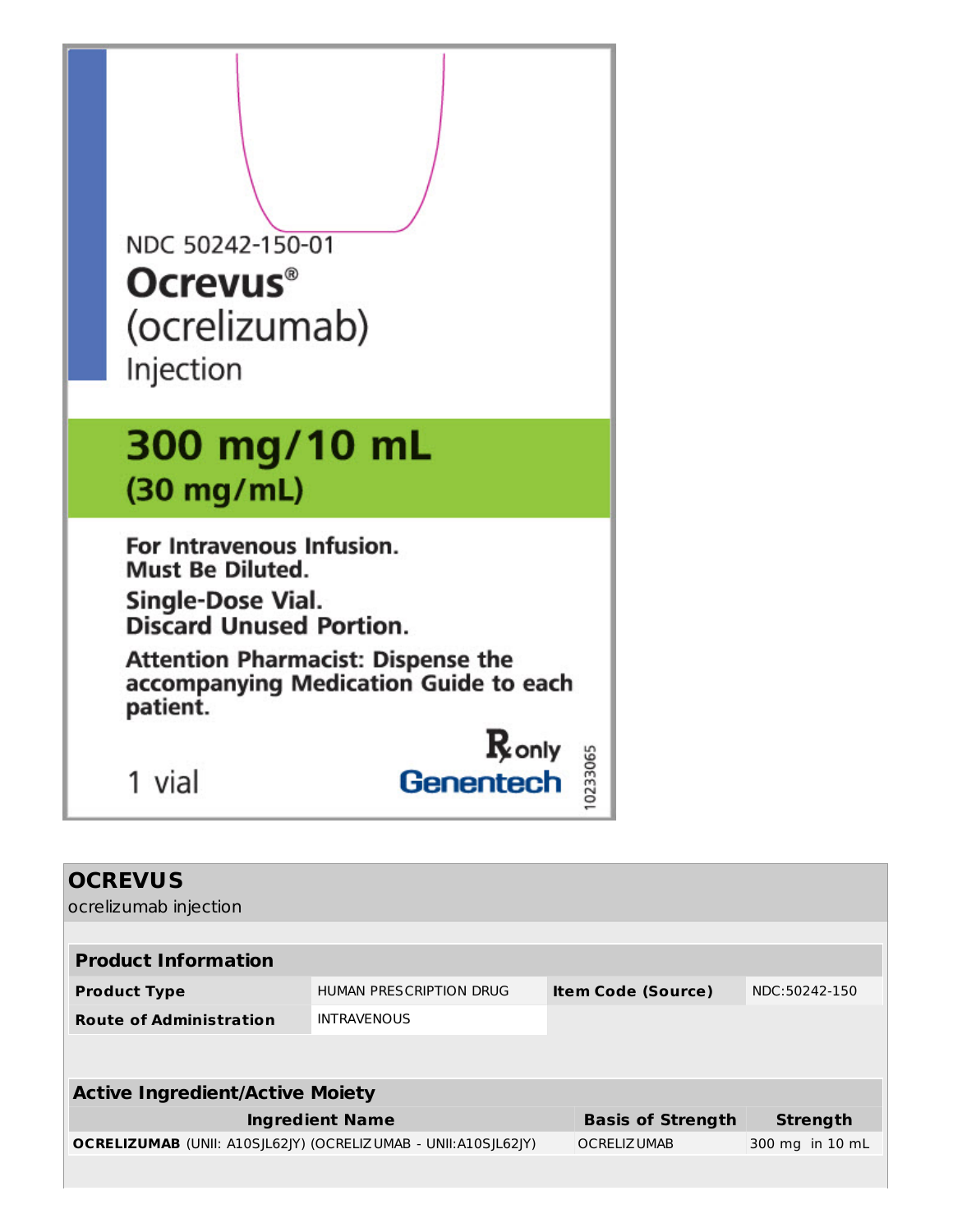|            | <b>Inactive Ingredients</b>         |                                                                          |            |                                       |                                     |
|------------|-------------------------------------|--------------------------------------------------------------------------|------------|---------------------------------------|-------------------------------------|
|            |                                     | <b>Ingredient Name</b>                                                   |            |                                       | <b>Strength</b>                     |
|            |                                     | <b>SODIUM ACETATE (UNII: 4550K0SC9B)</b>                                 |            | 21.4 mg in 10 mL                      |                                     |
|            | ACETIC ACID (UNII: Q40Q9N063P)      |                                                                          |            | 2.5 mg in 10 mL                       |                                     |
|            |                                     | <b>TREHALOSE DIHYDRATE (UNII: 7YIN7 07X4)</b>                            |            | 400 mg in 10 mL                       |                                     |
|            |                                     | POLYSORBATE 20 (UNII: 7T1F30V5YH)                                        |            | 2 mg in 10 mL                         |                                     |
|            | <b>WATER (UNII: 059QF0KO0R)</b>     |                                                                          |            |                                       |                                     |
|            |                                     |                                                                          |            |                                       |                                     |
|            | <b>Packaging</b>                    |                                                                          |            |                                       |                                     |
| #          | <b>Item Code</b>                    | <b>Package Description</b>                                               |            | <b>Marketing Start</b><br><b>Date</b> | <b>Marketing End</b><br><b>Date</b> |
| 1          | NDC:50242-<br>150-01                | 1 in 1 CARTON                                                            | 03/28/2017 |                                       |                                     |
| 1          |                                     | 10 mL in 1 VIAL, SINGLE-USE; Type 0: Not a<br><b>Combination Product</b> |            |                                       |                                     |
|            |                                     |                                                                          |            |                                       |                                     |
|            |                                     | <b>Marketing Information</b>                                             |            |                                       |                                     |
|            | <b>Marketing</b><br><b>Category</b> | <b>Application Number or Monograph</b><br><b>Citation</b>                |            | <b>Marketing Start</b><br>Date        | <b>Marketing End</b><br>Date        |
| <b>BLA</b> |                                     | BLA761053                                                                | 03/28/2017 |                                       |                                     |

# **Labeler -** Genentech, Inc. (080129000)

| <b>Establishment</b>        |                |               |                                                                                                                                    |
|-----------------------------|----------------|---------------|------------------------------------------------------------------------------------------------------------------------------------|
| <b>Name</b>                 | <b>Address</b> | <b>ID/FEI</b> | <b>Business Operations</b>                                                                                                         |
| F. Hoffmann-La<br>Roche Ltd |                |               | 485244961 API MANUFACTURE(50242-150), MANUFACTURE(50242-150), ANALYSIS(50242-<br>485244961 150), LABEL(50242-150), PACK(50242-150) |

| <b>Establishment</b> |
|----------------------|
|----------------------|

| <b>Name</b>                                           | <b>Address</b> | <b>ID/FEI</b> | <b>Business Operations</b> |
|-------------------------------------------------------|----------------|---------------|----------------------------|
| Roche Singapore Technical Operation, Pte. Ltd. (RSTO) |                | 937189173     | ANALYSIS (50242-150)       |

| <b>Establishment</b>         |                |               |                                                                                                                                    |
|------------------------------|----------------|---------------|------------------------------------------------------------------------------------------------------------------------------------|
| <b>Name</b>                  | <b>Address</b> | <b>ID/FEI</b> | <b>Business Operations</b>                                                                                                         |
| Roche<br>Diagnostics<br>GmbH |                |               | 315028860 API MANUFACTURE(50242-150), ANALYSIS(50242-150), MANUFACTURE(50242-<br>315028860 150), LABEL(50242-150), PACK(50242-150) |

| <b>Establishment</b>   |                |               |                                                 |
|------------------------|----------------|---------------|-------------------------------------------------|
| <b>Name</b>            | <b>Address</b> | <b>ID/FEI</b> | <b>Business Operations</b>                      |
| Roche Diagnostics GmbH |                | 323105205     | API MANUFACTURE(50242-150), ANALYSIS(50242-150) |
|                        |                |               |                                                 |

| <b>Establishment</b> |                |               |                            |
|----------------------|----------------|---------------|----------------------------|
| <b>Name</b>          | <b>Address</b> | <b>ID/FEI</b> | <b>Business Operations</b> |